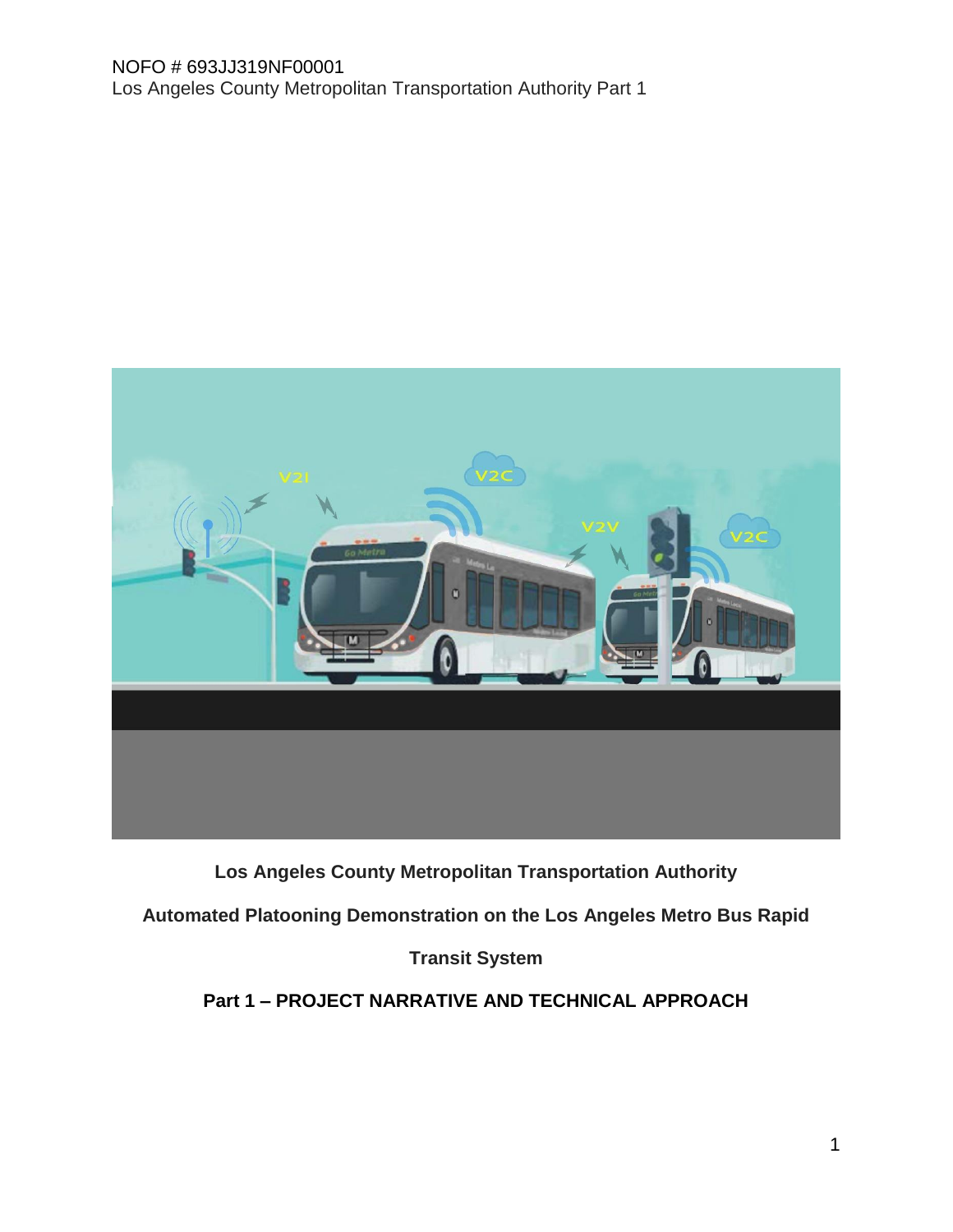

**Los Angeles County Metropolitan Transportation Authority**  One Gateway Plaza Los Angeles, CA 90012-2952 213.922.2000 Tel metro.net

March 21, 2019

The Honorable Elaine L. Chao

United States Secretary of Transportation

U.S. Department of Transportation

1200 New Jersey Avenue, SE

Washington, DC 20590

## RE: **AUTOMATED DRIVING SYSTEM DEMONSTRATION GRANT**

Letter of Commitment for Automated Platooning Demonstration on the Los Angeles Metro Bus Rapid Transit System

Dear Secretary Chao:

The Los Angeles County Metropolitan Transportation Authority (Metro) asks for your consideration of our request for \$8 million from USDOT's Automated Driving System (ADS) Demonstration Grants for Automated Platooning Demonstration on the Los Angeles Metro Bus Rapid Transit System (the "Project"). Metro is the Lead Applicant, implementing agency, and recipient of any ADS grant award. The Project scope of work consists of the procurement and retrofitting of four 40-foot electric buses with automated driving system technology, including project management and engineering costs, for testing and revenue service demonstration on the Metro Orange Line (MOL).

The Metro Orange Line (MOL) is one of the few full-service Bus Rapid Transit (BRT) lines in the United States and the first and only exclusive BRT in the State of California. Over 7 million passenger boardings and 46 million passenger miles were recorded on the MOL in Fiscal Year 2018. Metro is currently retrofitting the MOL to allow for en-route charging of its future electric bus fleet. The 20-mile MOL runs almost entirely along an at-grade, two-lane dedicated busway built within an abandoned rail right-of-way. Its 18 stations are similar in design to light rail stations. The MOL operates on a headwaybased schedule and uses a pre-paid proof-of-payment fare system that is also accepted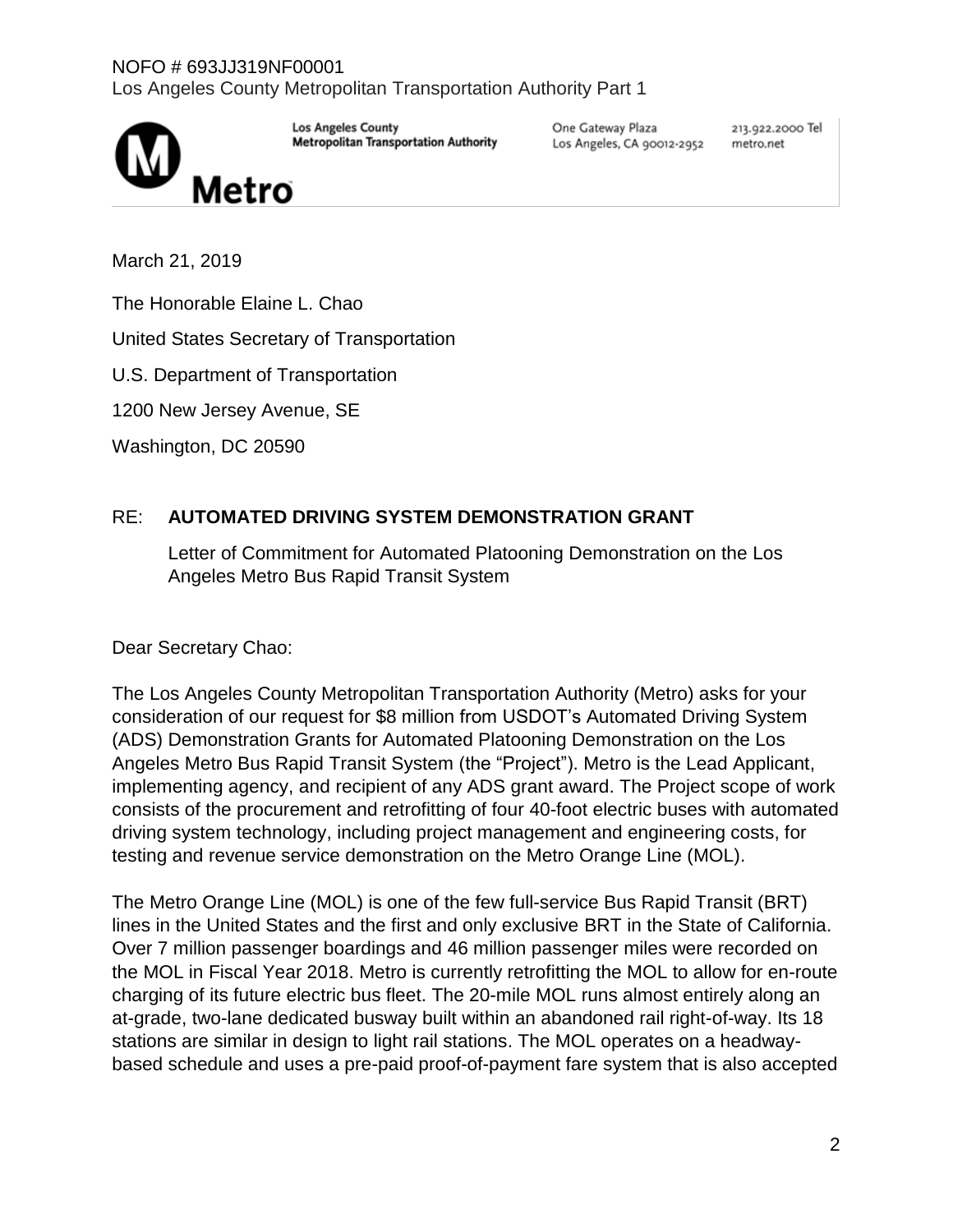Los Angeles County Metropolitan Transportation Authority Part 1

by other transit providers in the region. Its route was designed to emulate many of the features that have made BRT efficient and successful around the world.

Although the MOL is already one of the busiest BRT lines in the country, its ridership potential is significantly restricted by multiple signalized at-grade crossings with hightraffic north-south arterial corridors. The railroad style gates along the MOL create delays and undercut the potential of the BRT system to provide an efficient and desirable alternative to driving along the US 101 highway. The MOL runs parallel and within one mile of US 101 for 13.5 miles in the San Fernando Valley. This segment of US 101 is the fourth most congested corridor in the State of California and includes two of the seven worst highway bottlenecks in the country. The MOL, which connects with the Metro Red Line subway at the North Hollywood Station, provides a travel alternative along a combined transit corridor paralleling US 101 for over 30 miles between the West San Fernando Valley and downtown Los Angeles. Implementing a solution for this severely congested corridor will require a multimodal approach beyond simply widening US 101 to add new lane miles, as previous efforts to expand the constrained right-ofway into residential areas has been met with fervent community opposition.

The Project provides an opportunity to address the ridership demand on the MOL and for improving overall on-board travel times, therefore encouraging existing users to continue using the service and attracting drivers who currently use US 101 and nearby roads to shift their mode of travel and use transit. Travel time improvements on the MOL will be achieved by testing ADS technology that allows reducing the spacing between electric buses and therefore, minimizes the amount of time that the railroad style gates are down. The testing and demonstration of ADS technology on the MOL will result in significant operational enhancements compared to manual platooning, which requires buses to remain at minimum 10 seconds apart to provide for sufficient and safe stopping distances should a bus in the platoon experience a failure. The use of the MOL's dedicated right-of-way also provides a closed environment for testing and demonstrating the safe integration of ADS in transit operations, as well as for addressing any challenges that enable the deployment of this technology in more challenging environments.

The Project is very timely, as the MOL will be undergoing major changes in the next few years to include the addition of railroad style gates at up to 35 intersections, as well as two grade separations. These changes will eliminate key cross-traffic conflicts and reduce about 26 million of annual vehicle miles of travel. It is also estimated that these changes will reduce travel time on the MOL by 29% and increase its ridership by 39%. The testing and demonstration of ADS technology on the MOL provides an opportunity for additional service operational enhancements on our BRT system, as well as for exploring expansion of its deployment as we complete our transition to a zero emission bus fleet by 2030.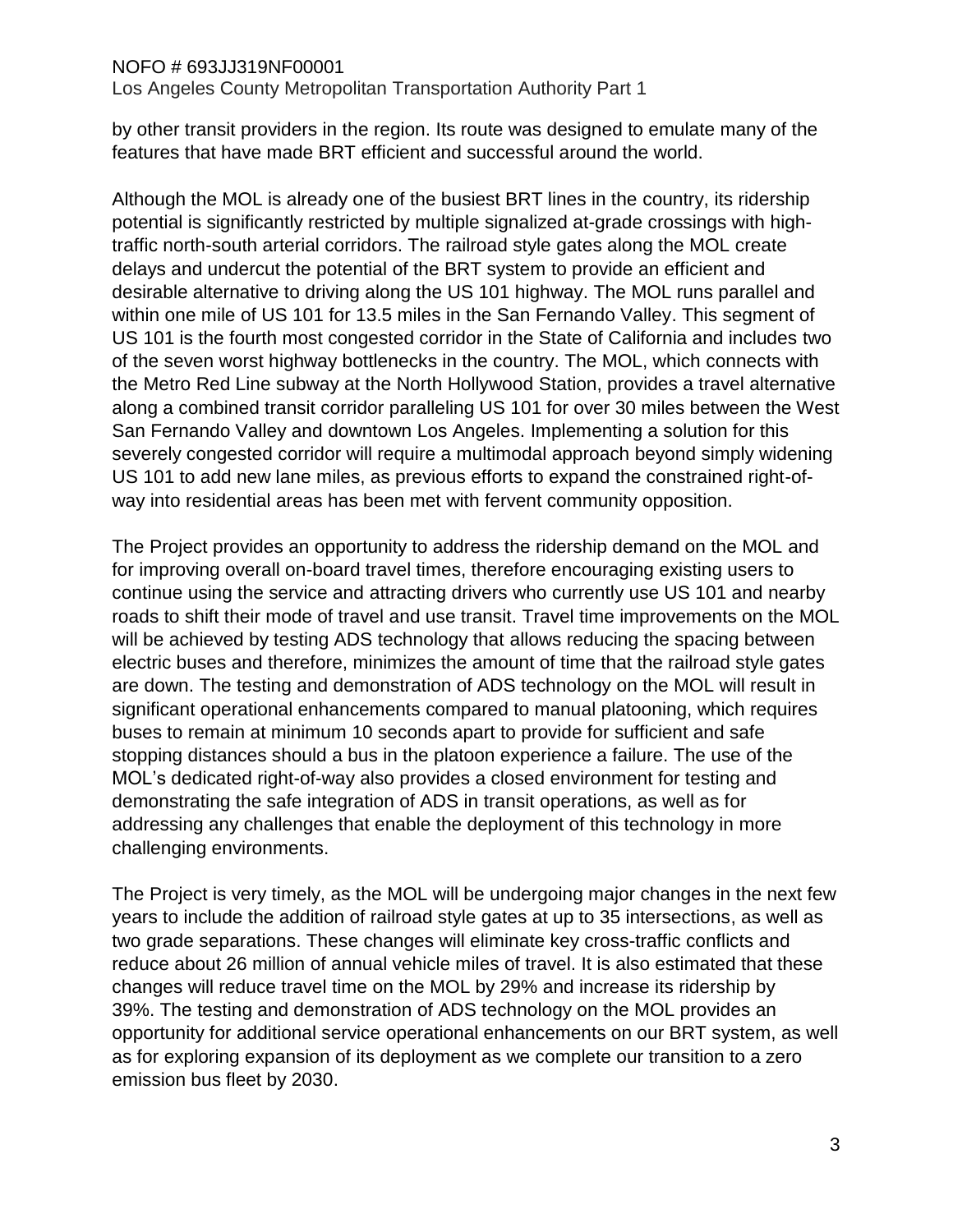Los Angeles County Metropolitan Transportation Authority Part 1

By submitting this grant application, Metro is committed to: i) contributing \$2 million in local funds (Proposition A, Proposition C, and/or Transportation Development Act) for the Project; ii) leveraging the Project's demonstration data and results in innovative ways; iii) providing data, participating in the evaluation of the safety outcomes of proposed activities, and assessing measures of effectiveness on mobility and safety; and iv) implementing the Project immediately after a grant award and completing it within four years. Metro also certifies that its proposed demonstration will meet all applicable safety standards and that it has the technical, legal, and financial capacity to implement the Project and comply with all applicable federal, state and local laws, regulations and requirements. Metro further certifies that it has the capability and capacity to take on the Project, including executive commitment, workforce capacity, degree of readiness, and data and performance management capabilities.

We appreciate your favorable consideration of our ADS grant request for the Project. Should you have any questions regarding this application, please contact Mr. Marc Manning at (213) 922-5871 or via email at [ManningM@metro.net](mailto:ManningM@metro.net) or Mr. Ashad Hamideh at (213) 922-5539 or via email at [hamideha@metro.net.](mailto:hamideha@metro.net)

Since

Jesus Montes or Executive Officer, Vehicle Acquisition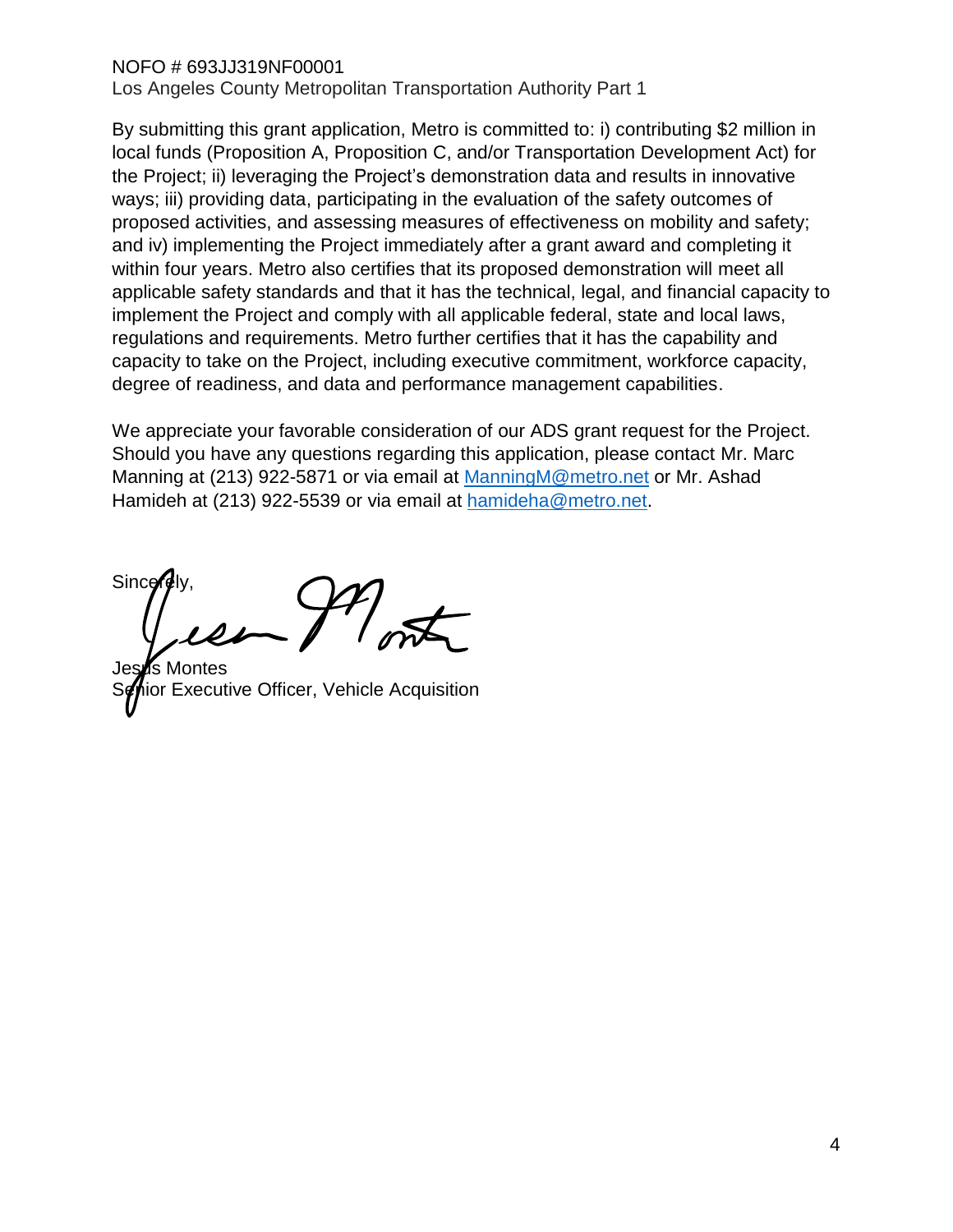| <b>Project Name/Title</b>                                                                                                    | <b>Automated Platooning</b><br>Demonstration on the Los Angeles<br>Metro Bus Rapid Transit System                        |  |
|------------------------------------------------------------------------------------------------------------------------------|--------------------------------------------------------------------------------------------------------------------------|--|
| <b>Eligible Entity Applying to Receive</b><br><b>Federal Funding</b><br>(Prime Applicant's Legal Name and<br><b>Address)</b> | Los Angeles County Metropolitan<br><b>Transportation Authority</b><br>One Gateway Plaza<br>Los Angeles, CA 90012-2952    |  |
| <b>Point of Contact (Name/Title; Email;</b><br><b>Phone Number)</b>                                                          | Marc Manning<br>Senior Director, Vehicle<br><b>Engineering &amp; Acquisition</b><br>manningm@metro.net<br>(212) 392-6896 |  |
| <b>Proposed Location (State(s) and</b><br><b>Municipalities)</b><br>for the Demonstration                                    | Los Angeles, CA                                                                                                          |  |
| <b>Proposed Technologies for the</b><br><b>Demonstration (briefly list)</b>                                                  | Electric Transit Buses, Lidar,<br>Radar, Cameras, V2X (V2C, V2I,<br>V2V)                                                 |  |
| <b>Proposed duration of the</b><br><b>Demonstration</b><br>(period of performance)                                           | $7/1/2019 - 7/1/2023$                                                                                                    |  |
| <b>Federal Funding Amount Requested</b>                                                                                      | \$8,000,000                                                                                                              |  |
| <b>Non-Federal Cost Share Amount</b><br>Proposed, if applicable                                                              | \$2,000,000                                                                                                              |  |
| Total Project Cost (Federal Share +<br>Non-Federal Cost Share, if applicable)                                                | \$10,000,000                                                                                                             |  |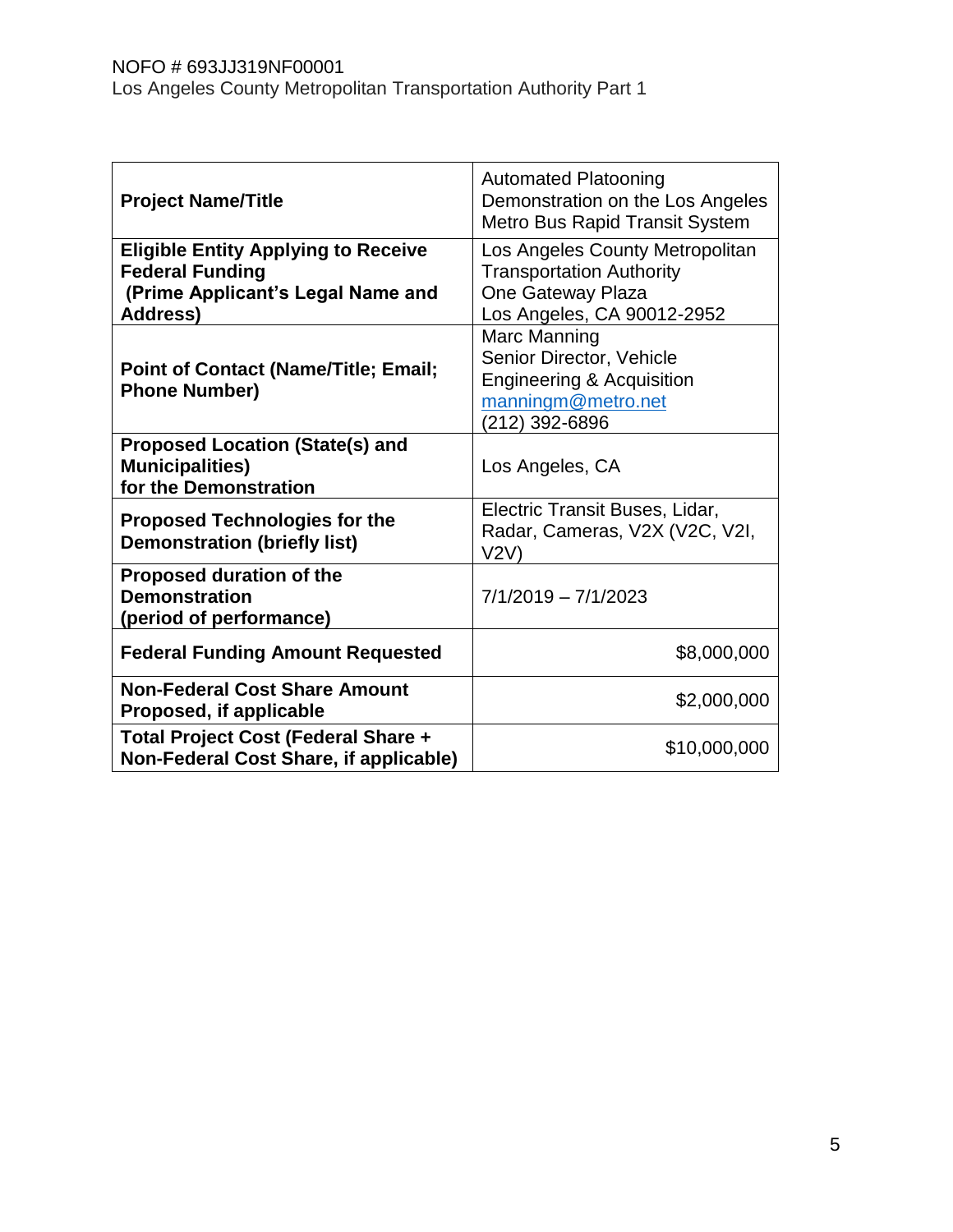# **Table of Contents**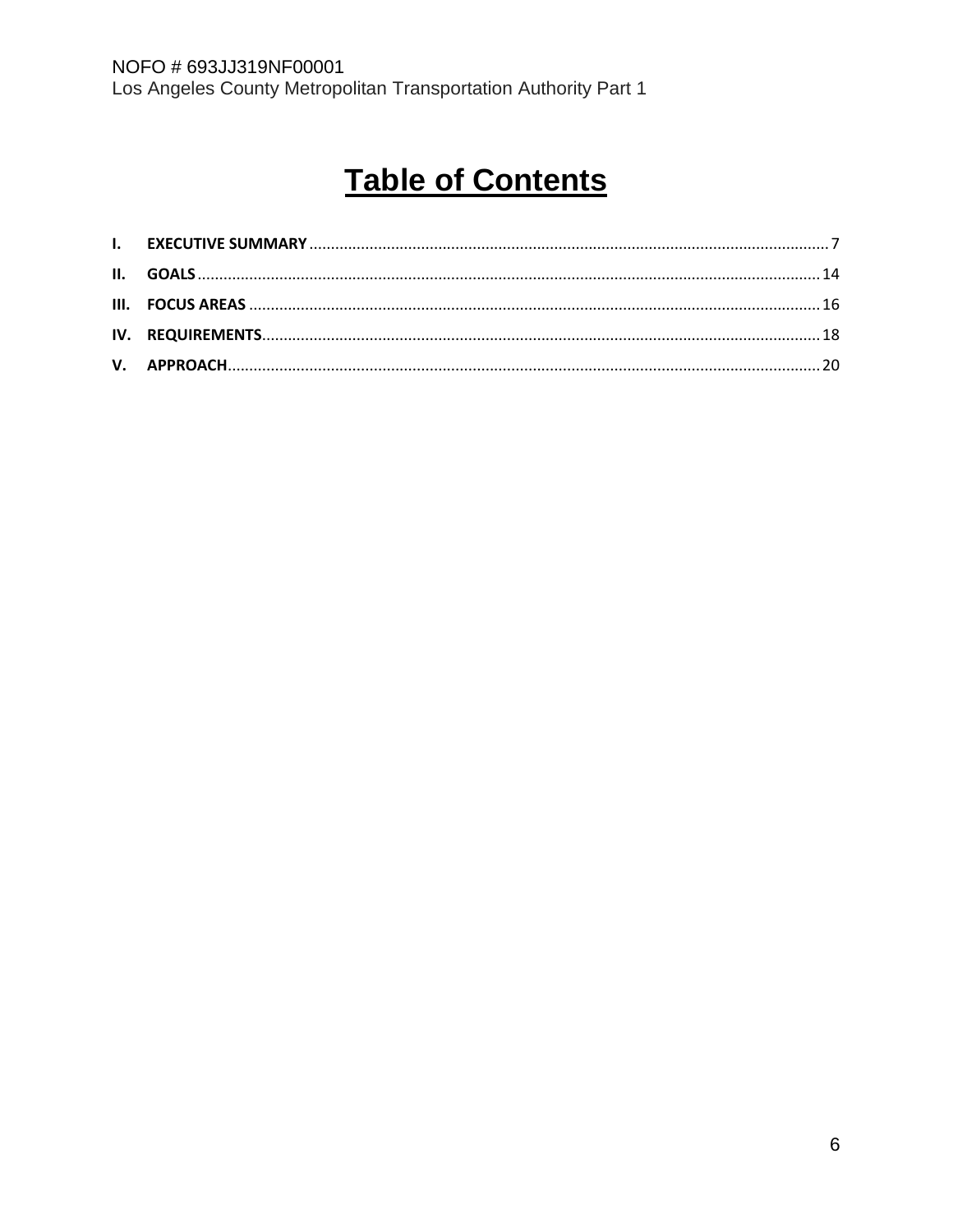#### <span id="page-6-0"></span>**I. EXECUTIVE SUMMARY**

#### **A. Vision, goals, and objectives**

The Metro Orange Line (MOL) will be undergoing major changes in the next few years to include the addition of railroad style gates at up to 35 intersections and grade separation of the Sepulveda and Van Nuys Station crossings. To accomplish this, the Los Angeles County Metropolitan Transportation Authority (Metro) needs to consider platooning buses to provide sufficient capacity at peak times to carry the anticipated passenger loads. In addition, headways will be widened to six minutes to ensure that traffic delays at cross streets are minimized. Metro is currently procuring 60 foot electric buses from New Flyer (40 buses) and BYD (5 buses) to operate on the Orange Line Bus Rapid Transit (BRT) line. The Orange Line operates on dedicated lanes from Chatsworth to North Hollywood. These buses will have J1772 chargers installed at Division 8 facility. These chargers will be utilized for depot charging. Additionally, there will be en-route SAE3105-1 chargers located at Chatsworth, Canoga, and North Hollywood Terminals as shown in Figure 1.

Metro will focus on the development of platooning along the Orange Line Corridor. To ensure the least impact to Metro's service, Metro would like to acquire new electric buses that are already integrated with automated technologies. Initially, the buses would allow for mono-brand SAE Level 3 platooning but Metro staff would work on a road map to allow for multi-brand Level 3 platooning. Ideally, the proposal could adapt dynamic passenger capacity needs but will maintain four-to-six-minute headways between platoons (i.e. platooning could be with two double-decker buses, one doubledecker and one 40 foot bus, or multiple 40 foot buses). One of the goals of the program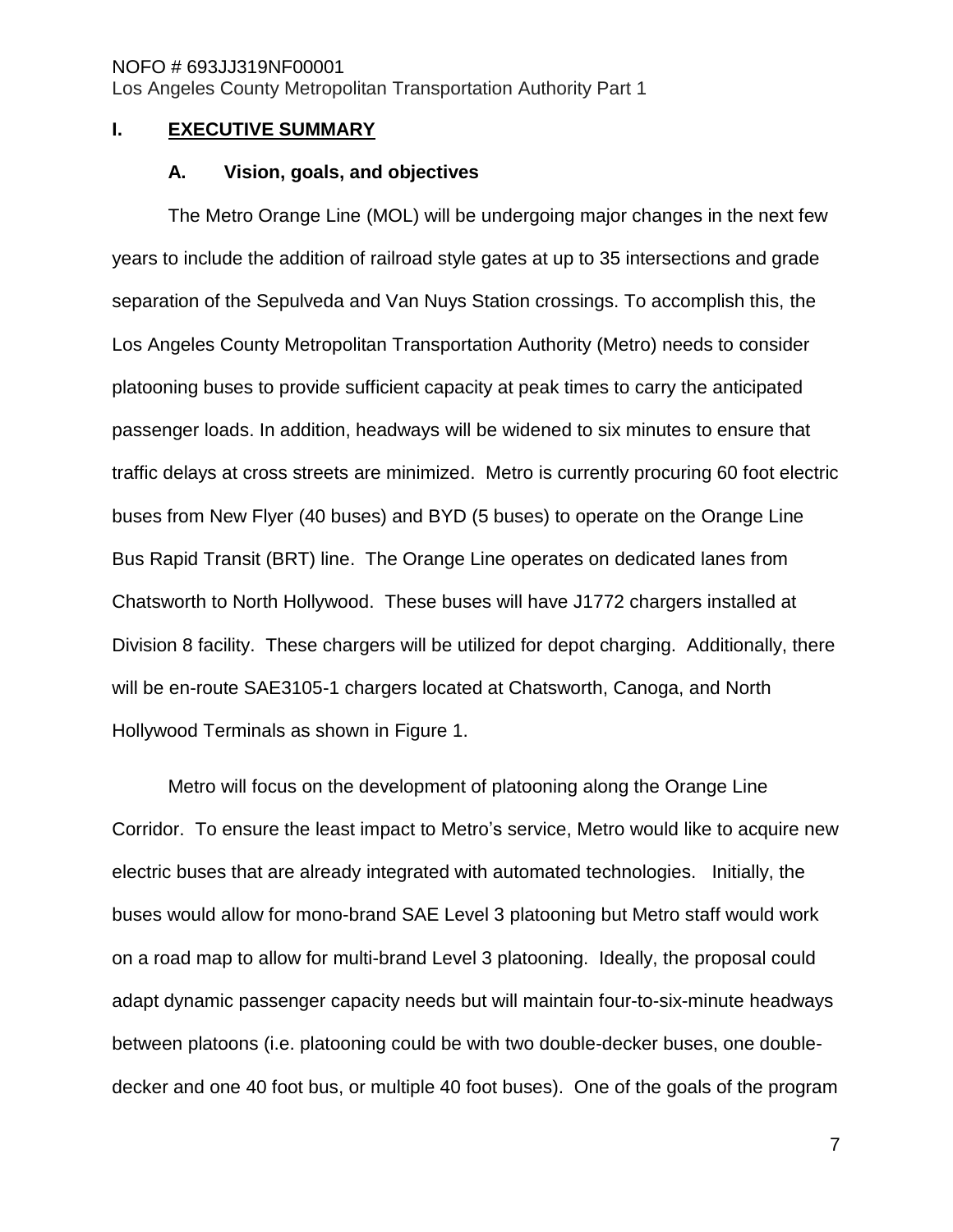would be to reduce the spacing between vehicles to minimize the amount of time that the railroad style gates are down blocking cross-traffic. Under manual platooning, buses must remain 10 seconds apart to provide for sufficient and safe stopping distances should the lead bus in the platoon experience a failure.

If feasible, Metro might also look at additional enhancements such as automated division operations (controlled environment owned and operated by Metro), automated SAE3105-1 en-route charging operations to optimize time to charge, and other options.



**Figure 1. Orange Line Electric Bus with SAE3105-1 Charging Station**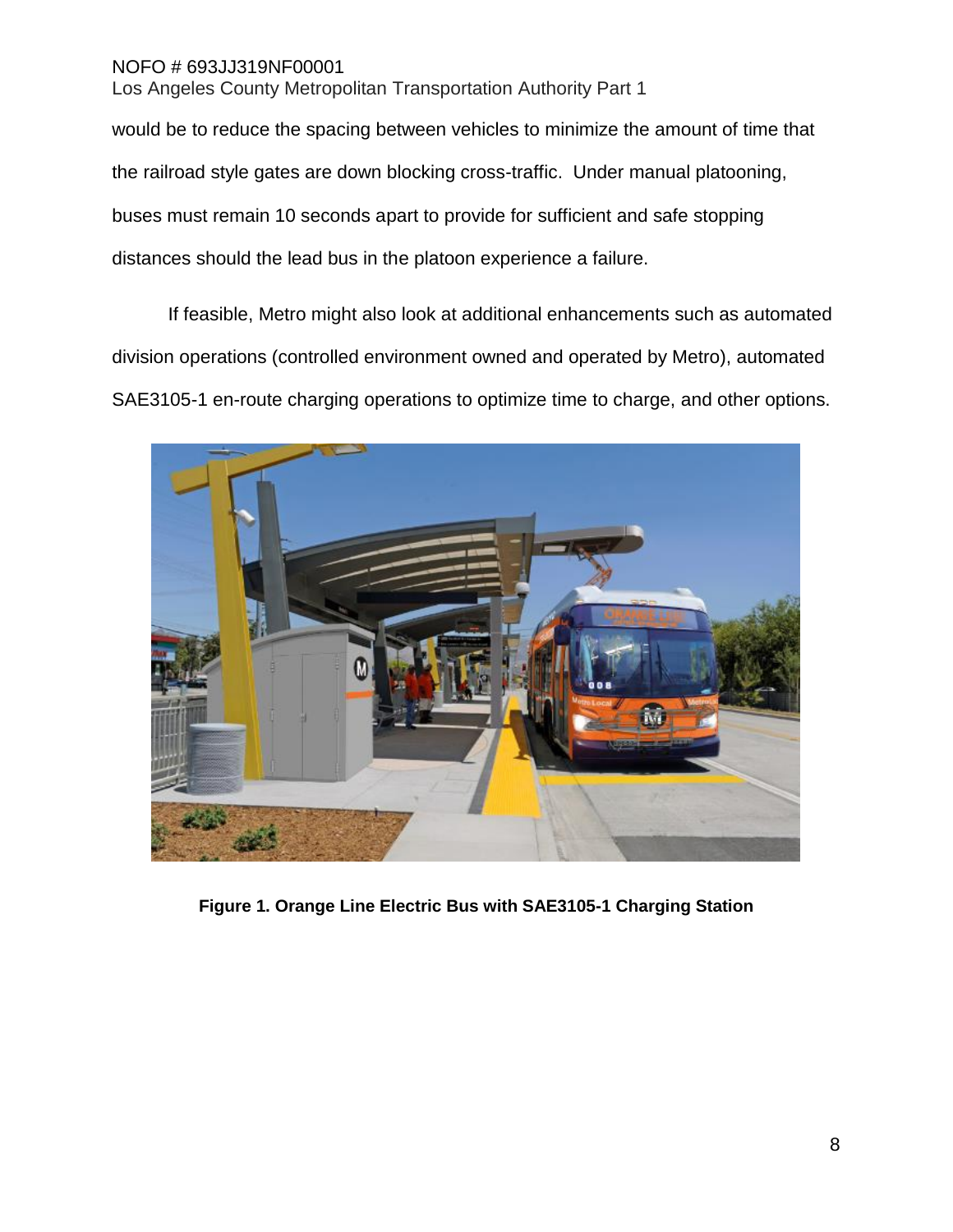## **B. Key partners, stakeholders, team members, and others proposed to participate**

Project Management will fall into two groups during the program. Metro's Vehicle Engineering and Acquisition Department will manage the project from inception to close-out and will work with all internal stakeholder groups (e.g. Transportation, Maintenance, Service Planning). When the project selects a Technical Partner via the Request For Proposals (RFP) process, the partner will assign a Project Manager to assist in managing the project. Additionally, Metro will ensure that other key external stakeholders (e.g. policy makers, the California Department of Motor Vehicles, customers) to ensure a successful pilot and future expansion of the project.

As part of the preparation for this grant opportunity, Metro released a Request for Information and Qualification (RFIQ). There was significant private sector interest in the RFIQ, with a total of six responses being received. These vendors could be future potential partners for the demonstration project.

## **C. Issues and challenges to be addressed, the technology(ies) that will be demonstrated to address the issues, and any quantifiable performance improvements that are anticipated**

The project will utilize the best methods on how to achieve successful operation ((through Vehicle to Vehicle (V2V), Vehicle to Infrastructure (V2I), Vehicle to Cloud (V2C) technology)) as shown in Figure 2. For V2V and V2I, the bus would need to deploy Dedicated Short-Range Communications (DSRC). For V2I, Metro would like to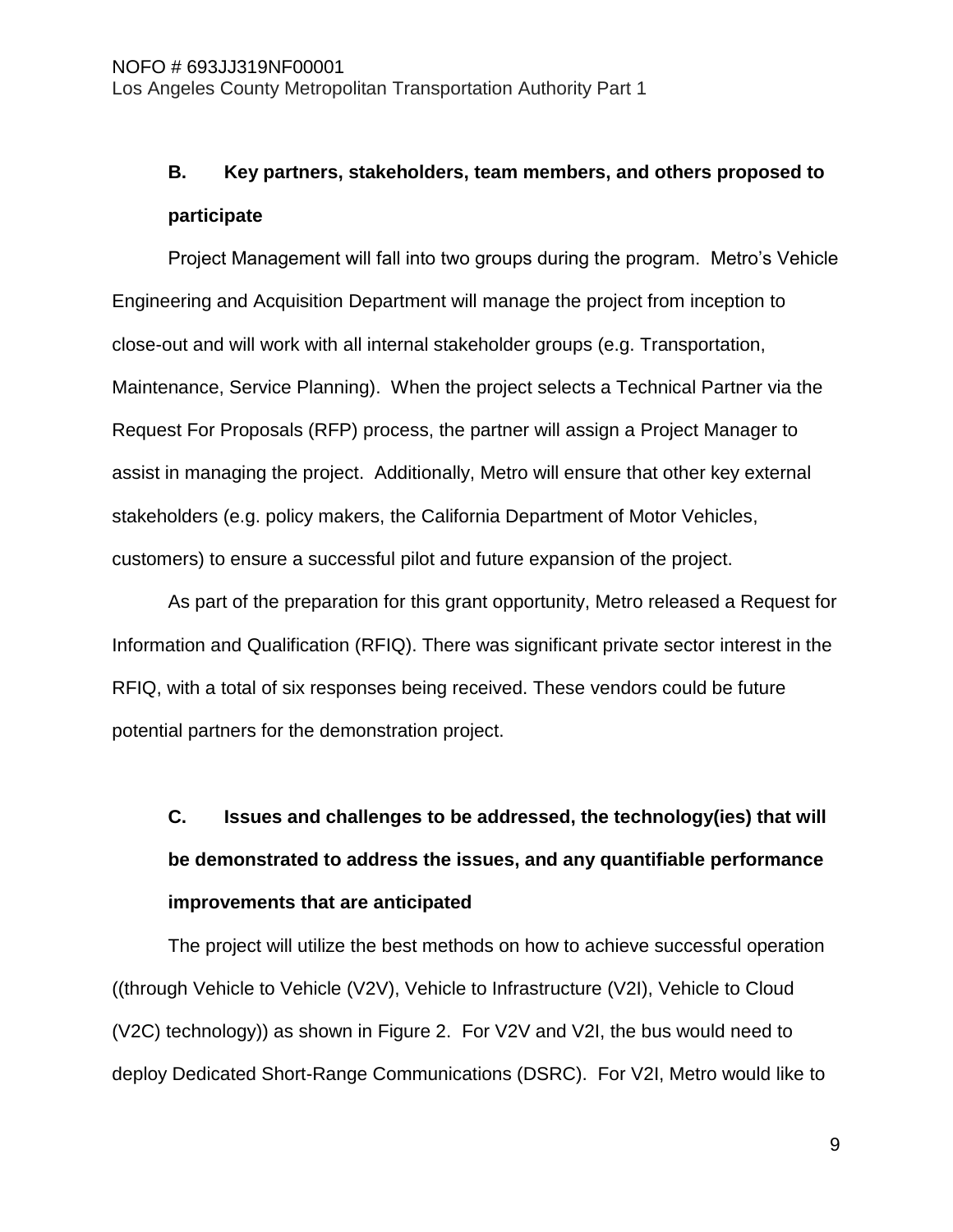place sensors on boarding platforms and utilize current Traffic Signal Priority (TSP) to help control the autonomous operations. For V2C, this would allow us to control the spacing of the vehicles to ensure platooning works with our vehicle scheduling system. In order to accomplish successful Level 3 operation, our partner would have to deploy the autonomous technologies identified in Figure 3.



**Figure 2. V2X Communications for BRT Operations**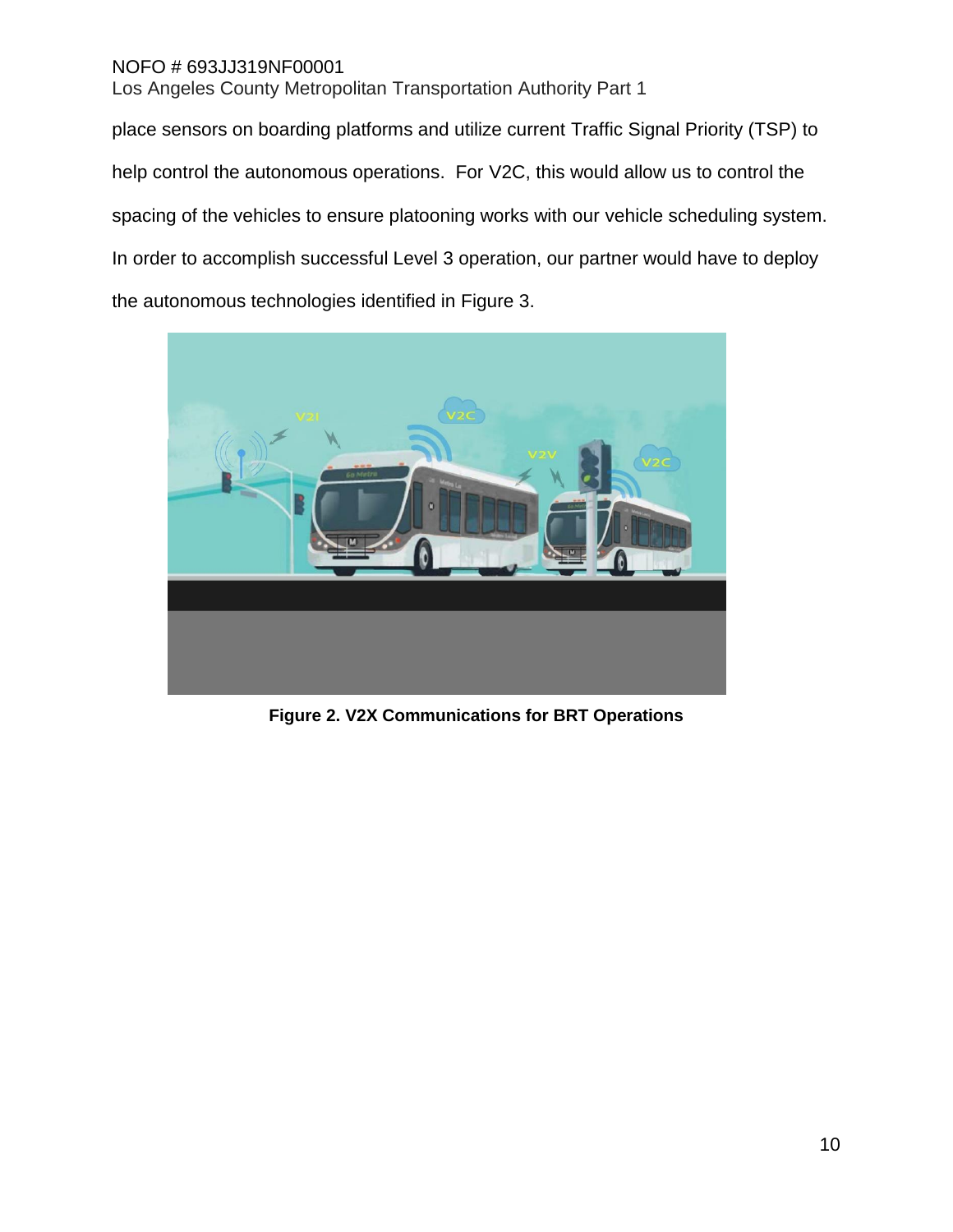

#### **Figure 3. Autonomous Vehicle Technologies <http://css.umich.edu/factsheets/autonomous-vehicles-factsheet>**

## **D. Geographic area or jurisdiction of demonstration**

Vehicle Deployment would occur along the Orange Line as shown in Figure 4.

Additionally, some closed track testing might occur at Division 8 or the Marilla lot as

shown in Figure 5.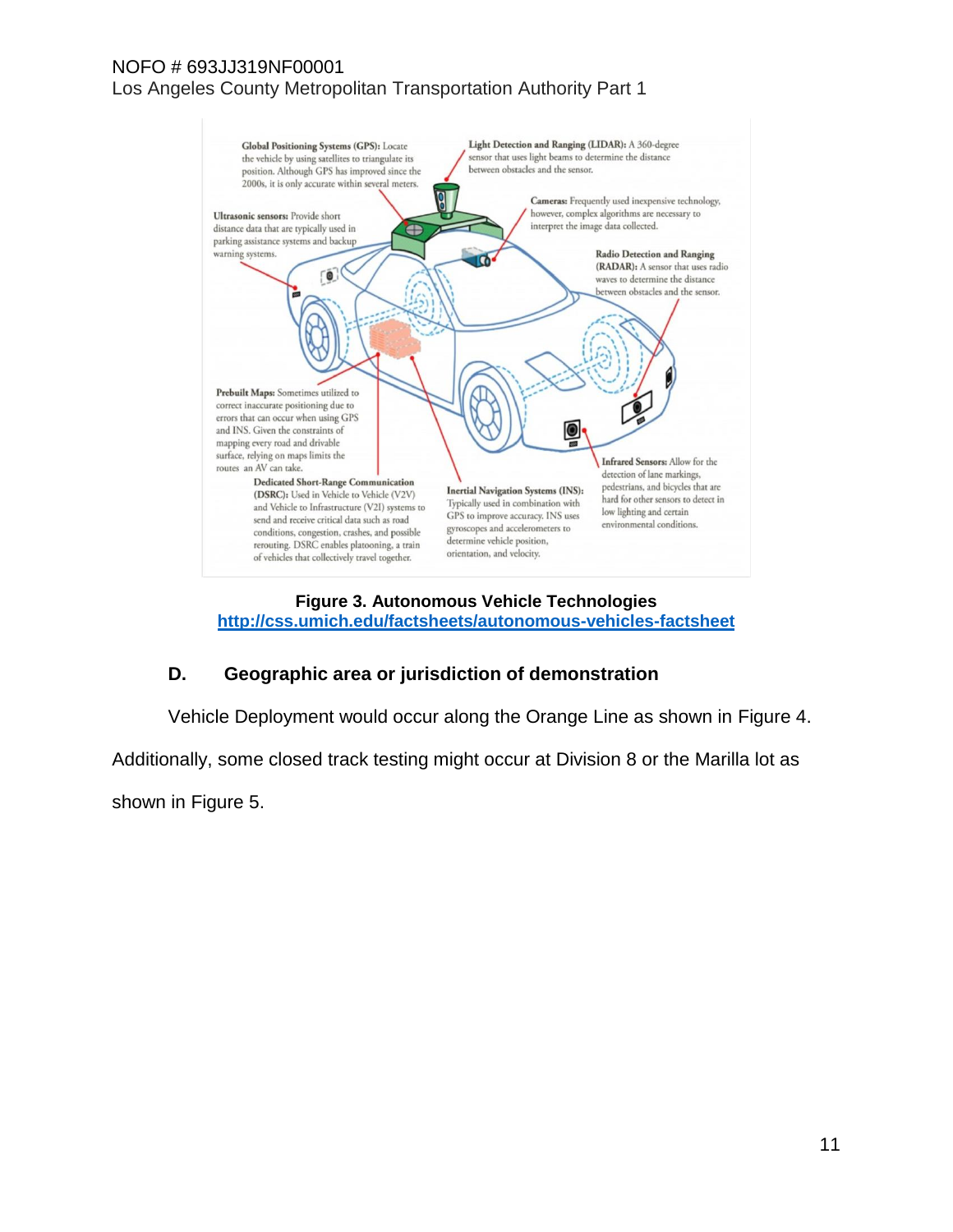

**Figure 4. Orange Line Route Map** Note: A: Chatsworth, B: Canoga, & C: North Hollywood Station



**Figure 5. Marilla Lot and Division 8 Map**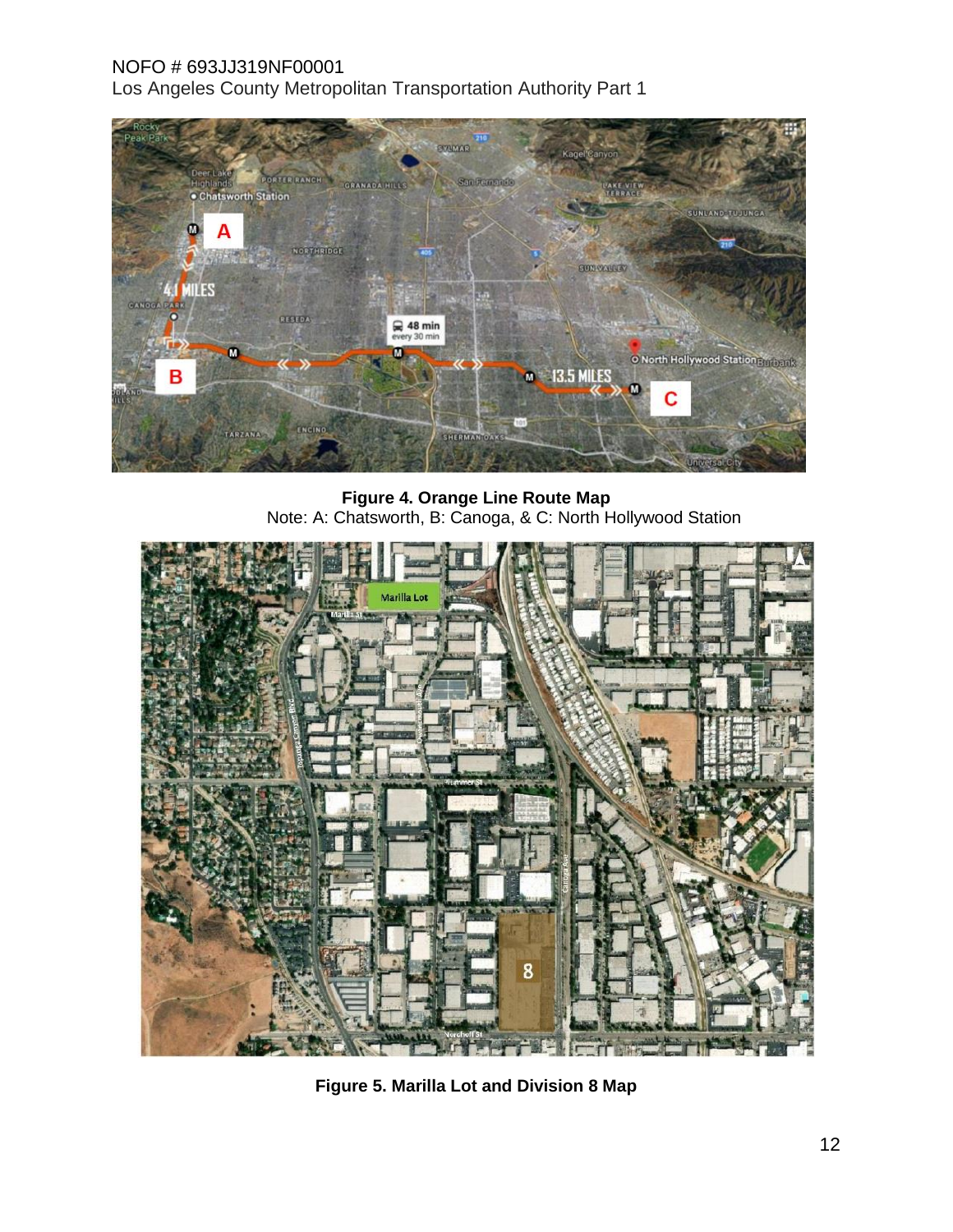Los Angeles County Metropolitan Transportation Authority Part 1

## **E. Proposed period of performance including a schedule for**

## **implementation and evaluation of the demonstration.**

| <b>Table 1. Proposed Period of Performance</b> |                                                                                    |              |               |  |  |  |
|------------------------------------------------|------------------------------------------------------------------------------------|--------------|---------------|--|--|--|
| <b>Task</b>                                    | <b>Task Name</b>                                                                   | <b>Start</b> | <b>Finish</b> |  |  |  |
| 1                                              | <b>Grant Submission and Award</b>                                                  | 12/21/2018   | 6/30/2019     |  |  |  |
| 1.1                                            | Funding Opportunity (NOFO) Number 693JJ319NF00001                                  | 12/21/2018   | 3/21/2019     |  |  |  |
| 1.2                                            | METRO For Development and Testing of an Autonomous<br>Electric Bus on a BRT System | 2/27/2019    | 3/11/2019     |  |  |  |
| 1.3                                            | <b>Review Proposals and Award Grant</b>                                            | 3/22/2019    | 6/30/2019     |  |  |  |
| $\mathbf{2}$                                   | <b>Metro Platooning on Orange Line Project</b>                                     | 7/1/2019     | 7/1/2023      |  |  |  |
| 2.1                                            | Kick-off Meeting with USDOT                                                        | 7/29/2019    | 7/29/2019     |  |  |  |
| 2.2                                            | Project Management Plan Submission                                                 | 8/16/2019    | 8/16/2019     |  |  |  |
| 2.3                                            | Data Management Plan Submission                                                    | 9/20/2019    | 9/20/2019     |  |  |  |
| 2.4                                            | <b>Project Evaluation Submission</b>                                               | 11/4/2019    | 11/4/2019     |  |  |  |
| 2.5                                            | <b>Advertised and Award RFP</b>                                                    | 7/10/2019    | 2/4/2020      |  |  |  |
| $\mathbf{3}$                                   | <b>Bus OEM Integration and Delivery</b>                                            | 2/5/2020     | 6/30/2021     |  |  |  |
| 3.1                                            | Engineering Integration by OEM                                                     | 2/5/2020     | 10/13/2020    |  |  |  |
| 3.2                                            | <b>Vehicle Production</b>                                                          | 1/8/2021     | 2/18/2021     |  |  |  |
| 3.3                                            | <b>Route Modeling</b>                                                              | 2/5/2020     | 6/30/2021     |  |  |  |
| $\overline{\mathbf{4}}$                        | <b>Vehicle Deployment</b>                                                          | 7/1/2021     | 7/1/2023      |  |  |  |
| 4.1                                            | Vehicle Deployment - Closed Track                                                  | 7/1/2021     | 7/1/2022      |  |  |  |
| 4.2                                            | Vehicle Deployment - Non-Revenue (Orange Line)                                     | 7/1/2022     | 12/1/2022     |  |  |  |
| 4.3                                            | Vehicle Deployment - Revenue (Orange Line)                                         | 12/2/2022    | 7/1/2023      |  |  |  |
| 5                                              | <b>Grant Required Reports &amp; Reviews</b>                                        | 9/30/2019    | 4/30/2023     |  |  |  |
| 5.1                                            | <b>Quarterly Progress Reports</b>                                                  | 9/30/2019    | 4/30/2023     |  |  |  |
| 5.1.1                                          | 2019 Q3 (Year 1 Q3) Report                                                         | 9/30/2019    | 10/30/2019    |  |  |  |
| 5.1.2                                          | 2019 Q4 (Year 1 Q4) Report                                                         | 12/31/2019   | 1/30/2020     |  |  |  |
| 5.1.3                                          | 2020 Q1 (Year 1 Q1) Report                                                         | 3/31/2020    | 4/30/2020     |  |  |  |
| 5.1.4                                          | 2020 Q2 (Year 1 Q2) Report                                                         | 6/30/2020    | 7/30/2020     |  |  |  |
| 5.1.5                                          | 2020 Q3 (Year 2 Q3) Report                                                         | 9/30/2020    | 10/30/2020    |  |  |  |
| 5.1.6                                          | 2020 Q4 (Year 2 Q4) Report                                                         | 12/31/2020   | 1/30/2021     |  |  |  |
| 5.1.7                                          | 2021 Q1 (Year 2 Q1) Report                                                         | 3/31/2021    | 4/30/2021     |  |  |  |
| 5.1.8                                          | 2021 Q2 (Year 2 Q2) Report                                                         | 6/30/2021    | 7/30/2021     |  |  |  |
| 5.1.9                                          | 2021 Q3 (Year 3 Q3) Report                                                         | 9/30/2021    | 10/30/2021    |  |  |  |
| 5.1.10                                         | 2021 Q4 (Year 3 Q4) Report                                                         | 12/31/2021   | 1/30/2022     |  |  |  |
| 5.1.11                                         | 2022 Q1 (Year 3 Q1) Report                                                         | 3/31/2022    | 4/30/2022     |  |  |  |
| 5.1.12                                         | 2022 Q2 (Year 3 Q2) Report                                                         | 6/30/2022    | 7/30/2022     |  |  |  |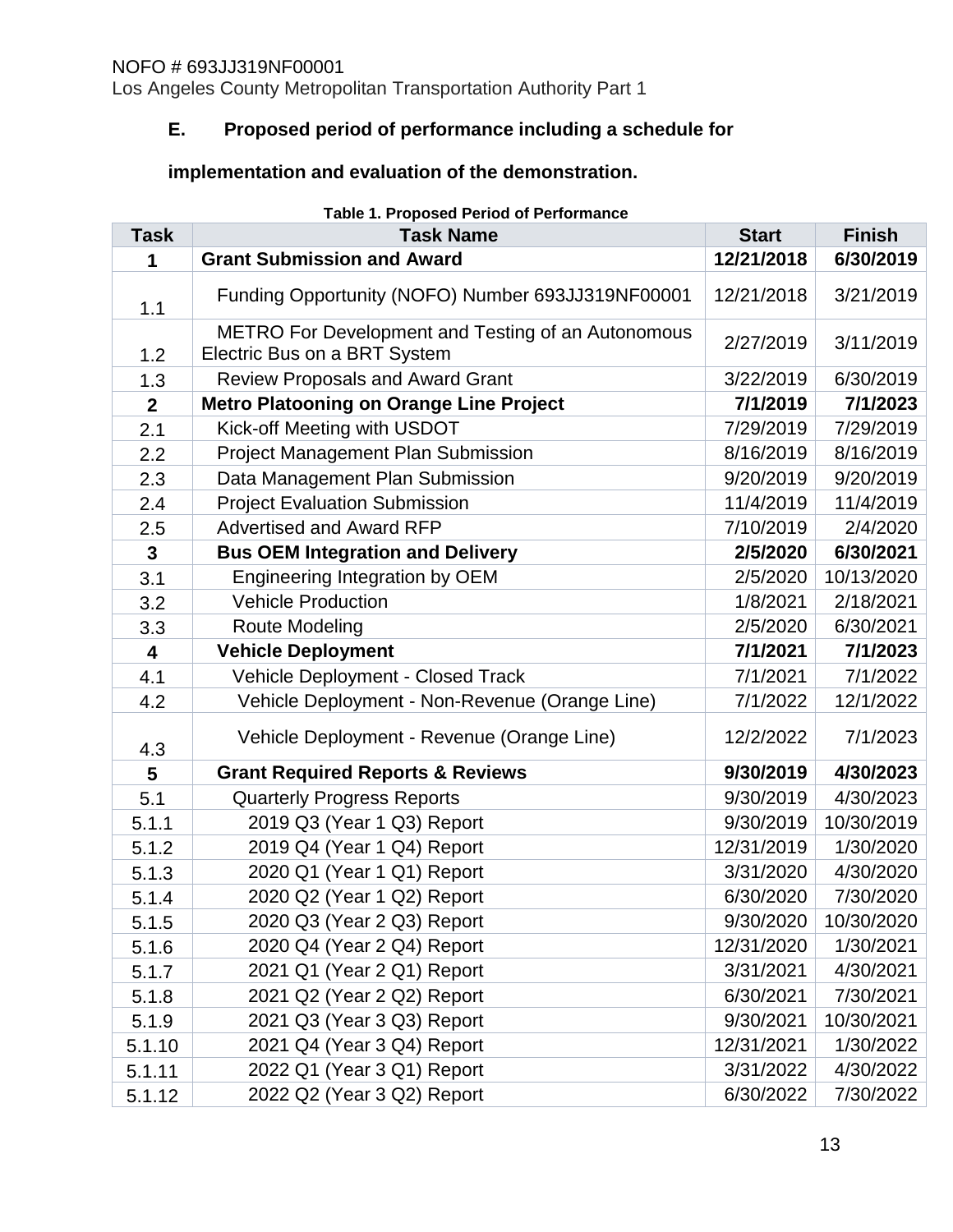Los Angeles County Metropolitan Transportation Authority Part 1

| 5.1.13             | 2022 Q3 (Year 4 Q3) Report                       | 9/30/2022  | 10/30/2022 |  |  |
|--------------------|--------------------------------------------------|------------|------------|--|--|
| 5.1.14             | 2022 Q4 (Year 4 Q4) Report                       | 12/31/2022 | 1/30/2023  |  |  |
| 5.1.15             | 2023 Q1 (Year 4 Q1) Report                       | 3/31/2023  | 4/30/2023  |  |  |
| 5.2                | <b>Annual Budget Review</b>                      | 4/30/2020  | 5/15/2022  |  |  |
| 5.2.1              | Year 1 Budget Review and Program Plan Submission | 4/30/2020  | 4/30/2020  |  |  |
| 5.2.2              | Year 2 Budget Review and Program Plan Review     | 5/15/2020  | 5/15/2020  |  |  |
| 5.2.3              | Year 2 Budget Review and Program Plan Submission | 4/30/2021  | 4/30/2021  |  |  |
| 5.2.4              | Year 2 Budget Review and Program Plan Review     | 5/15/2021  | 5/15/2021  |  |  |
| 5.2.5              | Year 3 Budget Review and Program Plan Submission | 4/30/2022  | 4/30/2022  |  |  |
| 5.2.6              | Year 3 Budget Review and Program Plan Review     | 5/15/2022  | 5/15/2022  |  |  |
| 5.3                | Final Evaluation report Submission               | 3/30/2023  | 3/30/2023  |  |  |
| Ш.<br><b>GOALS</b> |                                                  |            |            |  |  |

## <span id="page-13-0"></span>**A. Safety**

Metro will help provide a closed environment via the private lots (e.g. Division 8) and dedicated right-of-way of the Orange Line BRT. If successful for Metro, then there are opportunities to deploy in more challenging test environments.

## **B. Data for Safety Analysis and Rulemaking**

Metro is committed to developing an appropriate Design of Experiments (DOE) approach to ensure the success of the project can be measured appropriately. Metro will ensure that there are appropriate "control" data sets in addition to data sets with autonomous vehicles deployed. Metro already has experience in developing a data set for Metro's current project that deploys SAE Level 1 (See Figure 6) Collision Avoidance technology on Metro's transit buses. Data will be shared per the approved Data Management Plan to ensure that appropriate analysis can be done which will help drive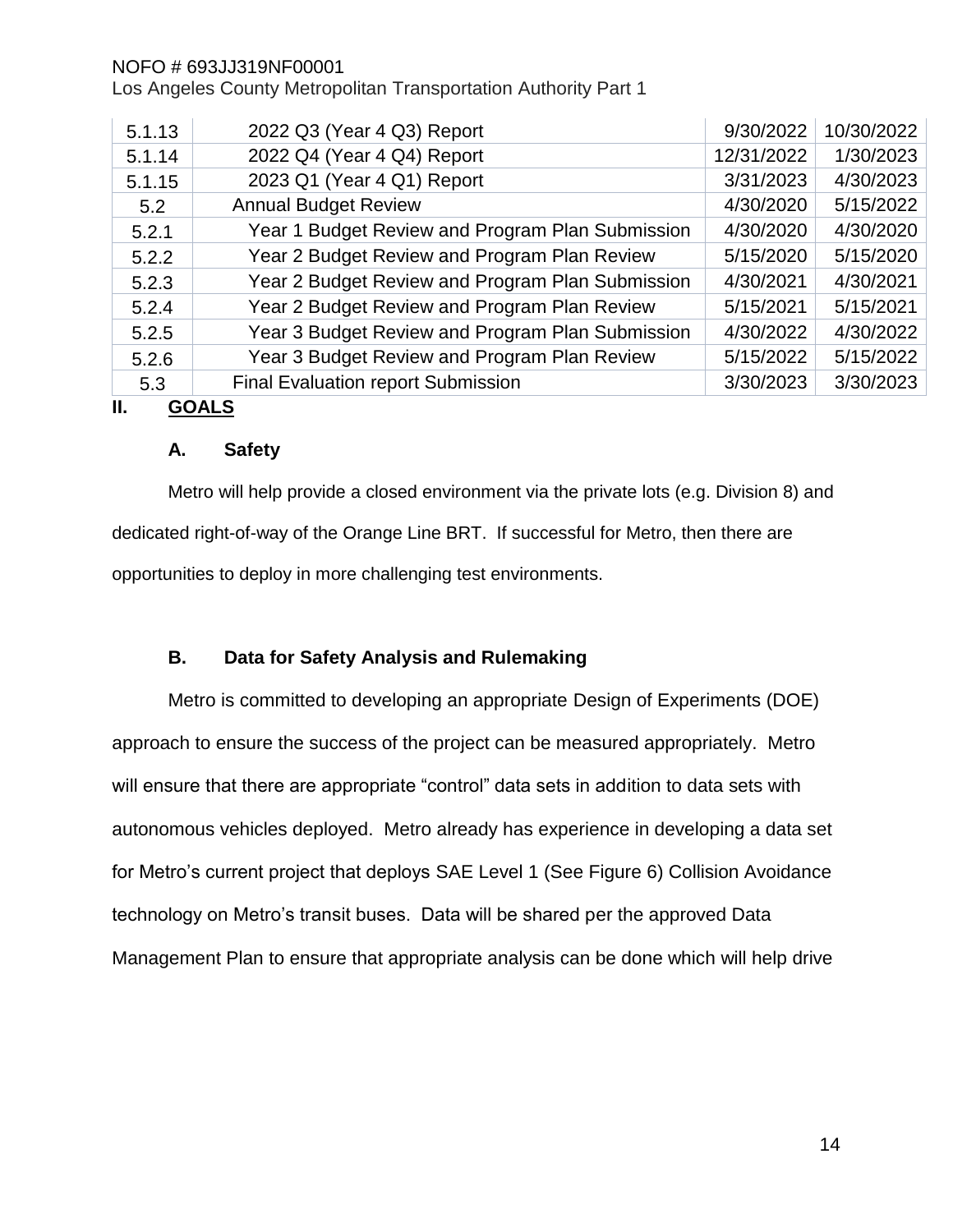### future rulemaking.



**Figure 6. SAE Levels of Automation**

## **C. Collaboration**

In addition to collaborating with internal Metro stakeholders, Metro will work with the California Department of Motor Vehicles (DMV) and the California Highway Patrol (CHP) to ensure a successful implementation. Furthermore as part of the RFP, Metro will encourage partnerships to achieve the maximum amount of collaboration. Metro staff is involved in many external organizations (the American Public Transportation Association and the *Union Internationale des Transports Publics*, among others) and we will share our experience if Metro is awarded the grant. Additionally, Metro will try to engage external stakeholders through meetings, surveys, and other avenues.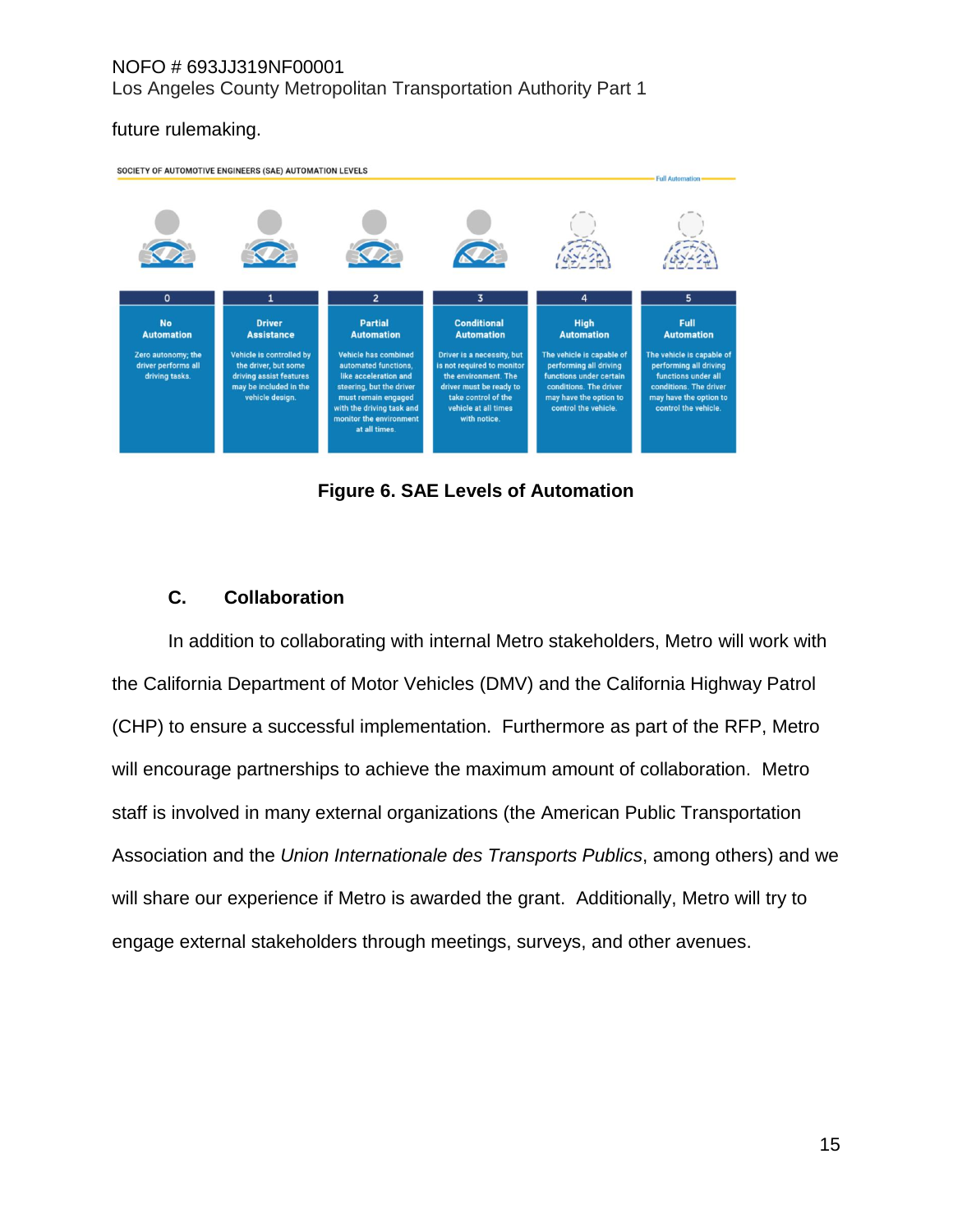#### <span id="page-15-0"></span>**III. FOCUS AREAS**

#### **A. Significant Public Benefit(s)**

This project will fund the first Autonomous Electric Transit Bus operation on a BRT System. The Orange Line operates on dedicated lanes from Chatsworth to North Hollywood and served approximately seven million riders in 2018. Orange Line buses cover approximately 1.9 million miles annually. Based on this ridership and mileage, the implementation could have a significant impact on future BRT projects.

#### **B. Addressing Market Failure and Other Compelling Public Needs**

<span id="page-15-1"></span>Currently, there are no autonomous operation for transit buses projects in the United States. The market has been mainly focused on passenger vehicles and truck platooning. In other countries (for example, Singapore and Taiwan), they are developing autonomous transit bus projects. This project would help drive integration of this technology on North American transit buses. This project would support the diverse ridership of the Metro Orange Line. Additionally, every transit bus is wheelchair accessible.

### **C. Economic Vitality**

Metro will ensure that these Federal funds support the U.S. industrial base through Buy American and other requirements. Recognizing Executive Order 13788, proposed projects must support economic vitality at the national and regional level, including advancing domestic industry and promoting domestic development of intellectual property.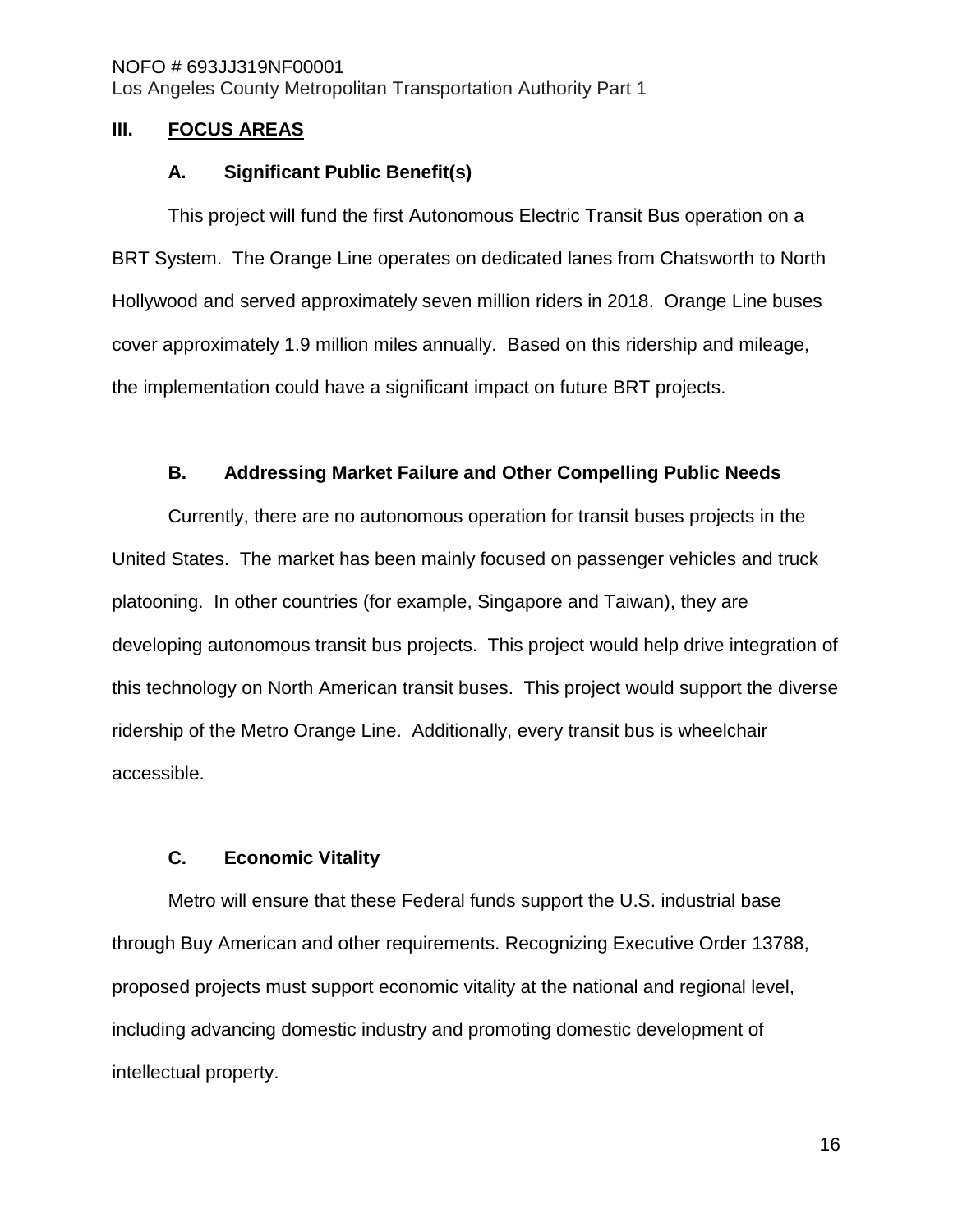## **D. Complexity of Technology**

This project will help demonstrate vehicle automation utilizing L3 automation technologies.

## **E. Diversity of Projects**

This project will serve the urban environment with public transportation.

## **F. Transportation-challenged Populations**

All Metro buses are wheelchair accessible and come with the Q'Straint Wheelchair securement system for two wheelchair positions. Additionally, we have flipup seats to accommodate the usage of walkers.

## **G. Prototypes**

As mentioned in [B,](#page-15-1) there are limited demonstrations of autonomous technologies deployed on transit buses. This study would deploy on a BRT route with a dedicated right of way. If necessary, Metro will apply for exemptions to operate in revenue service at the end of the test period.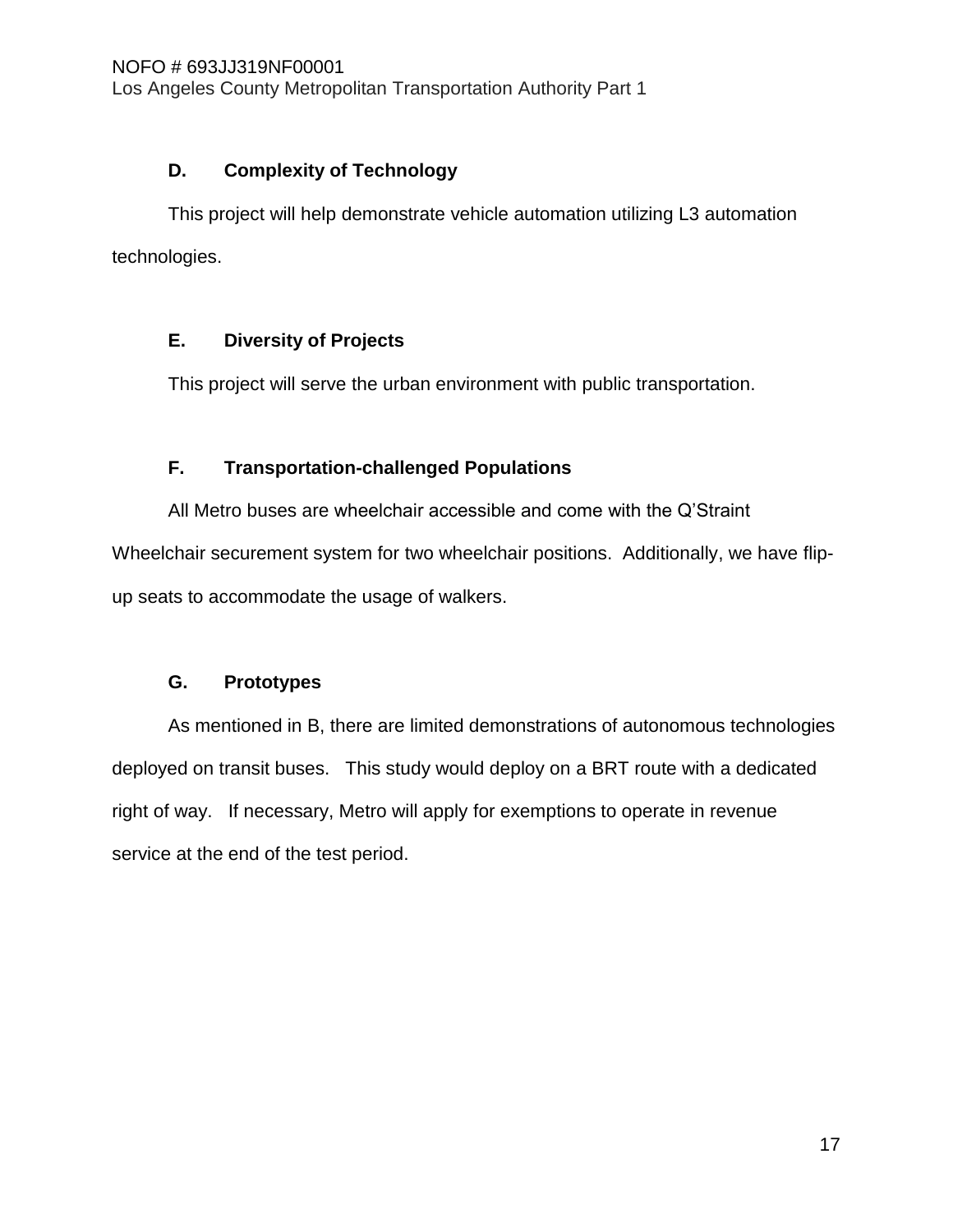#### <span id="page-17-0"></span>**IV. REQUIREMENTS**

## **A. Each demonstration must focus on the research and development of automation and ADS technology (per the SAE definitions), with a preference for demonstrating L3 or greater automation technologies.**

Metro's proposal would plan to operate in SAE Level 3. However due to current permitting process, there might be some geo-fenced areas where SAE Level 2 platooning would need to be deployed until regulations are modified. (See [V.B.1](#page-21-0) for more information)

### **B. Each demonstration must include a physical demonstration;**

## **Modeling and simulation may be included activities; however, a physical demonstration is required**.

Metro plans on demonstrating both on closed courses as shown in Figure 5 and on the Metro Orange Line Right of Way as shown in Figure 4.

**C. Each demonstration must include the gathering and sharing of all relevant and required data with the USDOT throughout the project, in near real time. The Recipient must ensure the appropriate data are accessible to USDOT and/or the public for a minimum of five years after the award period of performance expires.**

Metro will meet the Data Plan Management requirements of the project. If selected for an award, Metro will negotiate and sign a mutually agreeable data sharing agreement with USDOT ensuring at a minimum the above-required data accessibility for at least the minimum defined period.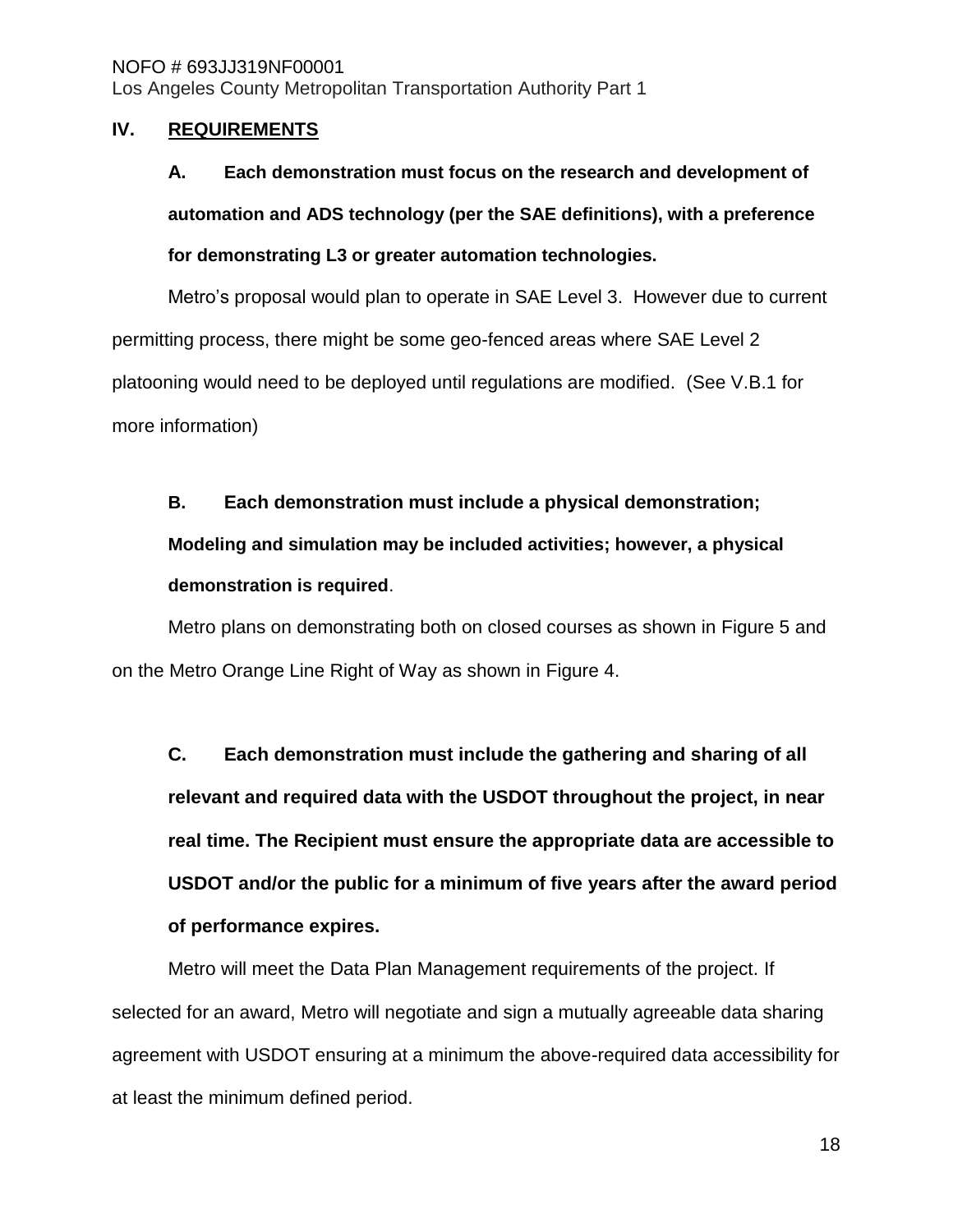# **D. Each demonstration must include input/output user interfaces on the ADS and related applications that are accessible and allow users with varied abilities to input a new destination or communicate route information and to access information generated by the ADS**

In order to appropriately show destination sign messages, the bus operator must input their route information. Therefore, this requirement is already part of the system. Additionally, the buses would equipped with GPS to provide real-time information to our customers.

**E. Each demonstration must address how the demonstration can be scaled to be applicable across the Nation to similar types of road environments, and include an outreach task to share demonstration status, results, and lessons learned with other jurisdictions and the public, in furtherance of technical exchange and knowledge transfer** 

Platooning is the easiest pathway to Autonomous full-sized transit buses. Metro has a dedicated right of way that enables a quicker entry and more controlled test environment. If this is successful, Metro would review ways to implement fully on the Metro Orange Line which utilizes 45 (forty-five) 60-foot transit buses. Additionally, Metro will review potential implementations in future BRT corridors. Furthermore, Metro would assist in validating this technology and bringing it more quickly to market. The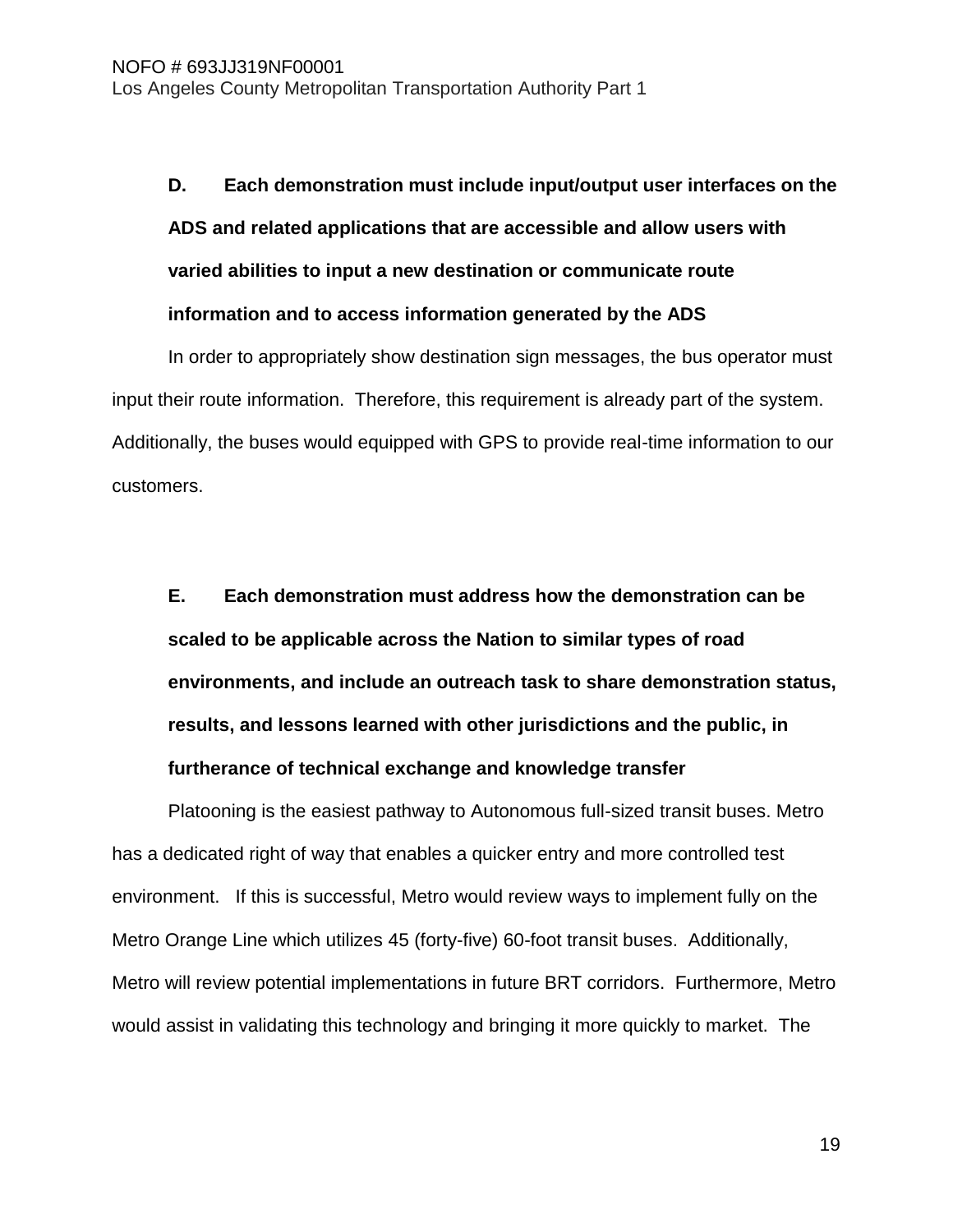technology could then be deployed to other transit agencies with BRT networks and the findings could potentially be utilized for all transit buses and other heavy duty vehicles.

### <span id="page-19-0"></span>**V. APPROACH**

## **A. Your technical approach to implement and evaluate the demonstration**

Metro solicited an RFIQ in order to identify partners for this grant. The information from this RFIQ was utilized to prepare this grant. If Metro is awarded the grant, Metro will solicit an RFP to get automated technologies to enable Level 3. Metro is currently procuring 60-foot electric buses from New Flyer (40 buses) and BYD (five buses) to operate on the MOL. The Orange Line operates on dedicated lanes from Chatsworth to North Hollywood. These buses will have J1772 chargers installed at Division 8. These chargers will be utilized for depot charging. Additionally, there will be en-route SAE3105-1 chargers located at Chatsworth, Canoga, and North Hollywood Terminals as shown in Figure 1.

Metro will focus on the development of platooning along the Orange Line Corridor. To ensure the least impact to Metro's service, Metro would like to acquire new electric buses that are already integrated with automated technologies. Initially, the buses would allow for mono-brand SAE Level 3 platooning but Metro staff would work on a road map to allow for multi-brand Level 3 platooning. Ideally, the proposal could adapt dynamic passenger capacity needs but will maintain four-to-six-minute headways between platoons (i.e. platooning could be with two double-decker buses, one doubledecker and one 40 foot bus, or multiple 40 foot buses). One of the goals of the program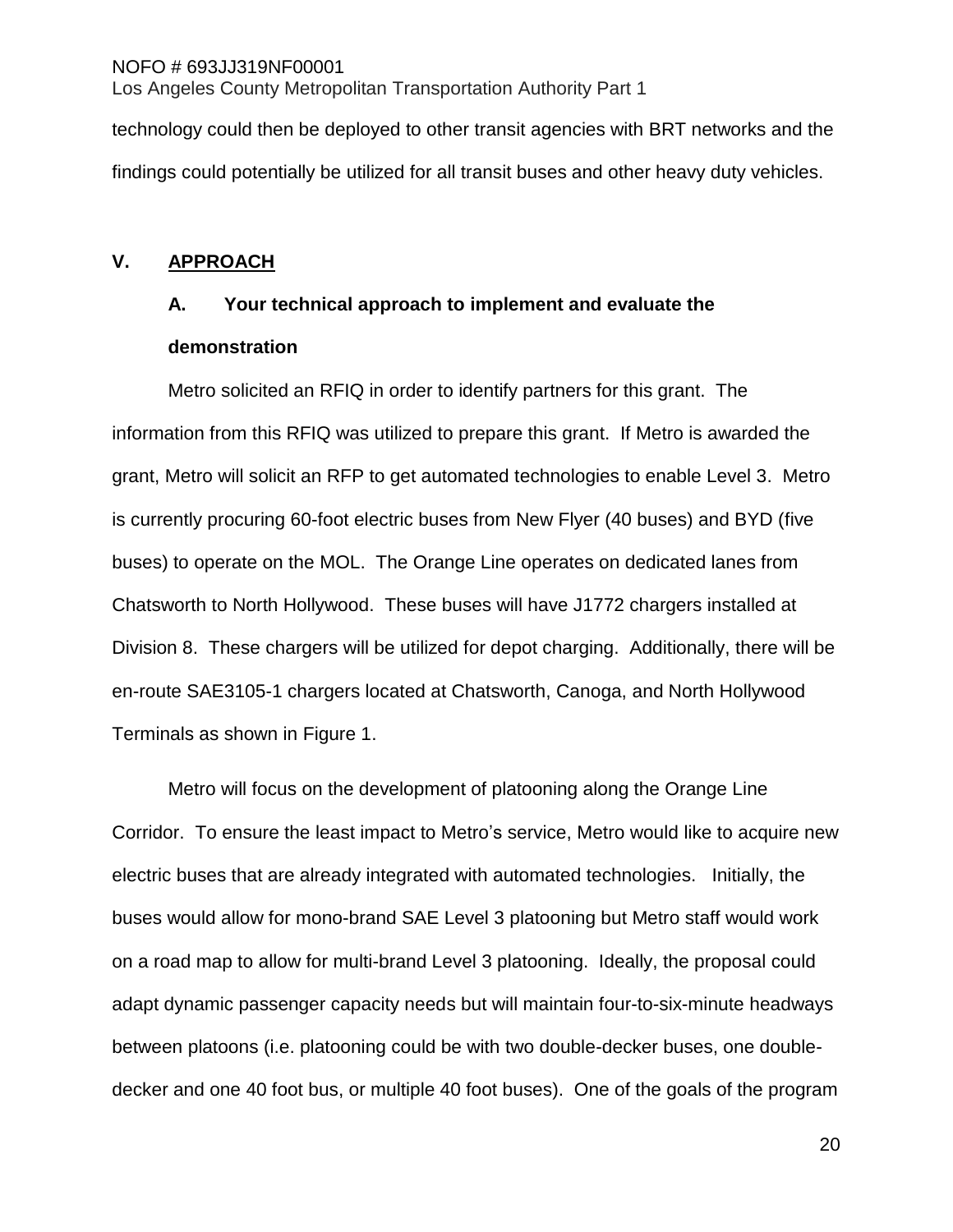Los Angeles County Metropolitan Transportation Authority Part 1

would be to reduce the spacing between vehicles to minimize the amount of time that the railroad style gates are down blocking cross-traffic. Under manual platooning, buses must remain 10 seconds apart to provide for sufficient and safe stopping distances should the lead bus in the platoon experience a failure.

If feasible, Metro might also look at additional enhancements such as automated division operations (controlled environment owned and operated by Metro), automated SAE3105-1 en-route charging operations to optimize time to charge, etc.

The project will utilize the best methods on how to achieve successful operation ((through Vehicle to Vehicle (V2V), Vehicle to Infrastructure (V2I), Vehicle to Cloud (V2C) technology)) as shown in Figure 2. For V2V and V2I, the bus would need to deploy Dedicated Short-Range Communications (DSRC). For V2I, Metro would like to place sensors on boarding platforms and utilize current Traffic Signal Priority (TSP) to help control the autonomous operations. For V2C, this would allow us to control the spacing of the vehicles to ensure platooning works with our vehicle scheduling system. In order to accomplish successful Level 3 operation, our partner would have to deploy the autonomous technologies identified in Figure 3.

**B. Your approach to address any legal, regulatory, environmental, and/or other obstacles to demonstrating the technology(ies), whether those obstacles be caused by Federal, State, or local requirements**

Metro has spoken with the California DMV and California Highway Patrol regarding Level 2 Platooning and operating transit buses at SAE Level 3 and above.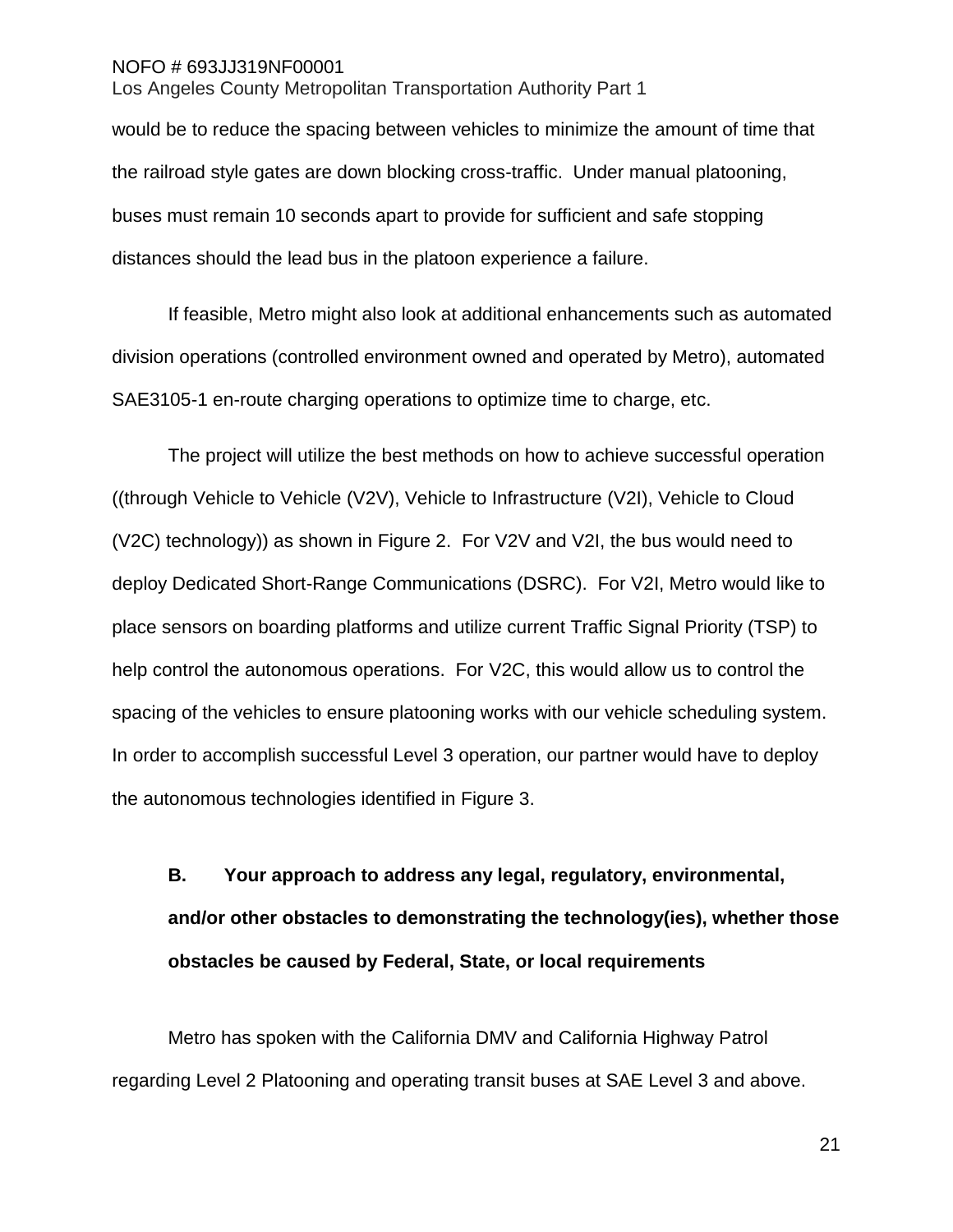Los Angeles County Metropolitan Transportation Authority Part 1

For SAE Level 2, Metro would be able to operate without any permitting necessary. For SAE Level 3 and above, Metro would need to operate on a non-public road such as Division 8 and/or the Marilla Lot as shown in Figure 5. Due to the dedicated right of way of the Metro Orange Line (a non-public road), it is un-likely that any regulation would be needed to operate Level 3 or higher. If required to operate, current regulations would need to be updated to allow the California DMV to grant permits to vehicle manufactures over 10,000 Gross Vehicle Weight Rating (GVWR). Metro has had previous success in getting needed regulations for Orange Line operation. For instance, in 2015, California Assembly Bill 726 was approved to allow Metro to increase bus size from 60 feet to 82 feet on the Orange Line.

> <span id="page-21-0"></span>**1. Clearly address and explain if your demonstration will or may require exemption from the Federal Motor Vehicle Safety Standards (FMVSS), Federal Motor Carrier Safety Regulations (FMCSR), or any other regulation and, if so, your plan for applying for any necessary exemptions**

Since electric transit buses are compliant with FMVSS and all other state and local regulations, there are no concerns on any exemptions being necessary. The buses will be retrofitted with autonomous vehicle technology to enhance their performance. In fact, Metro's staff would work to ensure that future expected compliance is addressed. For example, FMVSS 141 is not required for electric transit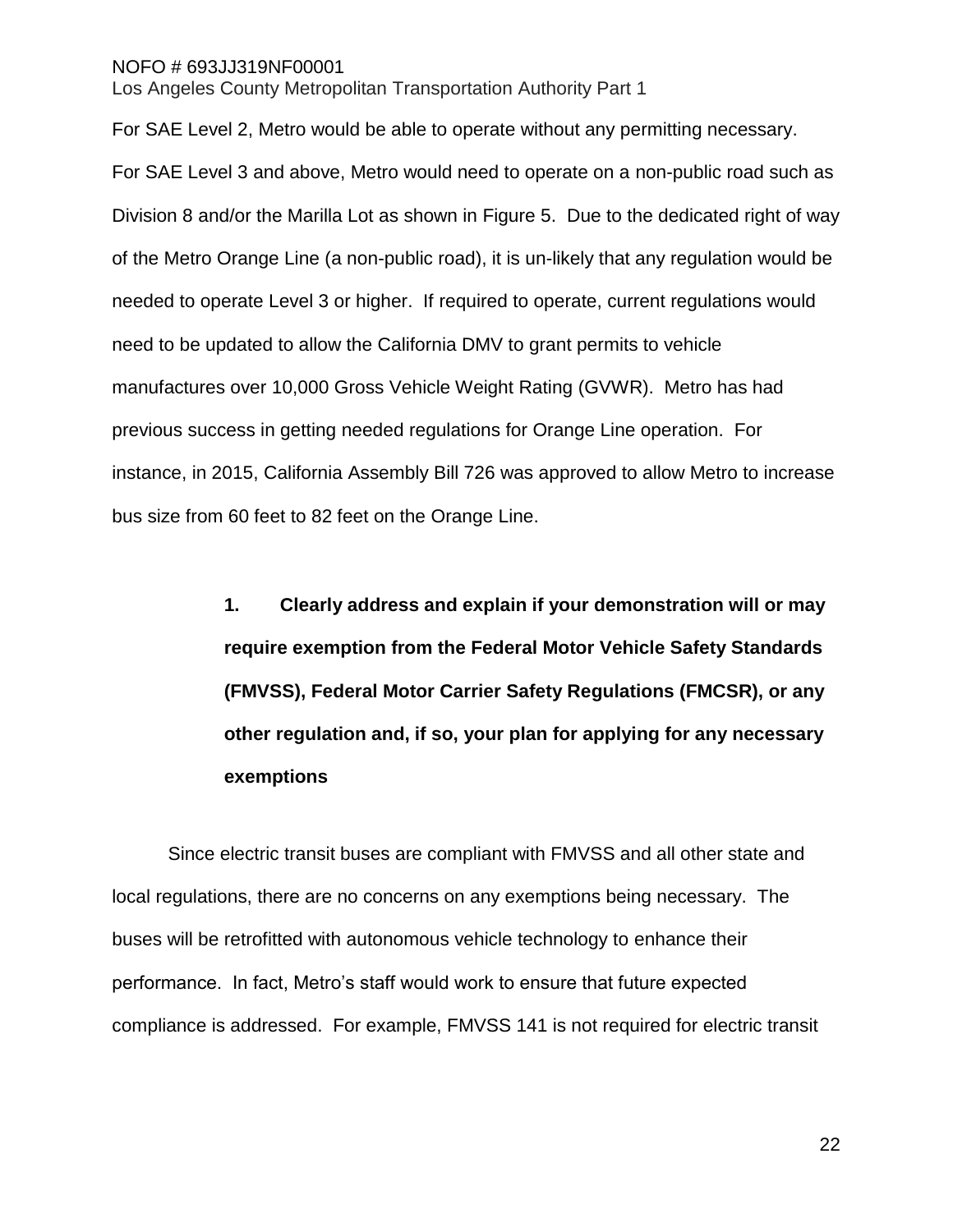buses. Metro would work with the bus manufacturer to integrate technology on the buses to meet that standard.

> **2. Clearly address and explain if your demonstration will or may require an exception under the Buy American Act or an exception to the terms of the NOFO Clause at Section F, Paragraph 2.J. entitled BUY AMERICAN AND DOMESTIC VEHICLE PREFERENCES. The clause: (1) requires compliance with the Buy American Act, 41 U.S.C. §§ 8301–8305, as implemented at 48 C.F.R. Subparts 25.1–25.2; and (2) requires that the Recipient not expend grant funds to purchase a motor vehicle unless the final assembly of that vehicle occurred in the United States**

Per Metro's RFIQ, there was no concern highlighted on meeting Buy America requirements. Per the Partners identified in the RFIQ, approximately 80 percent of the cost was attributed to U.S. Labor rates for AV integration and new electric buses that are already Buy America compliant. Therefore, it is not expected that any waiver will be necessary when the partner is identified as part of the RFP process.

**C. Commitment to provide data and participate in the evaluation of the safety outcomes of proposed activities, and note measures of effectiveness in other arenas, such as mobility**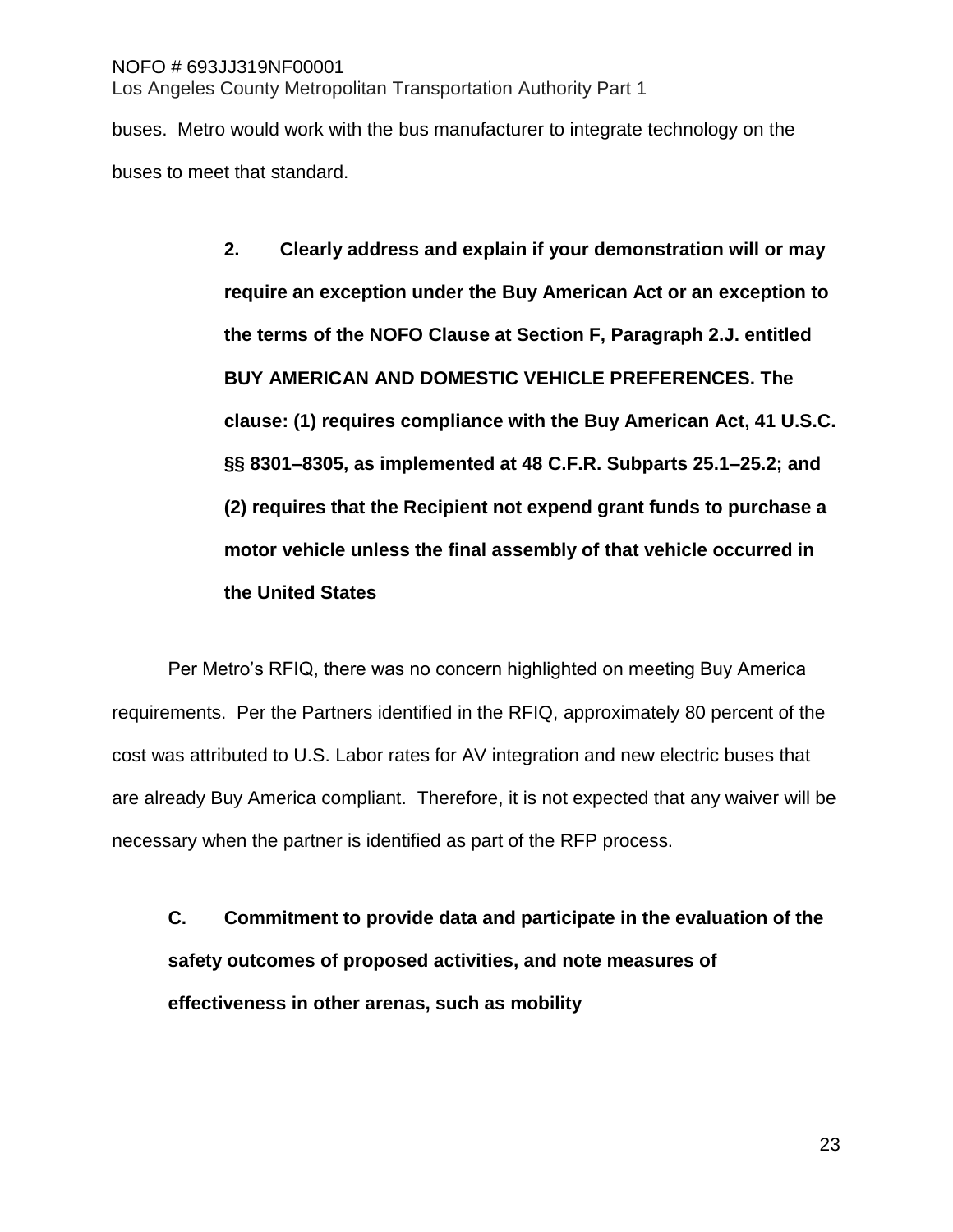Los Angeles County Metropolitan Transportation Authority Part 1

Data shall be made available as required by the Grant and the Law ((California Public Records Act (California Code Government Code, §6250 et seq) and Freedom of Information Act (FOIA)). Metro staff will work with Partners to identify data that should have restricted access. The Draft Data Management Plan is addressed in Part 3 of this submission.

#### **D. Approach to risk identification, mitigation, and management**

Metro staff will ensure the best partner is awarded via an RFP process to ensure a successful partnership is created. Furthermore, Metro will develop various plans (Project Management Plans) and schedules to ensure goals and deadlines are being met. As for the risk of new technology introduction, Metro will work with the partner to develop a Preliminary Hazard Analysis (PHA) and Failure mode and effects analysis (FMEA) to ensure the design of the autonomous technology has a higher chance of successful operation. Furthermore, Metro will ensure that a training plan is developed to ensure successful deployment and operation of the technologies. As for the transit bus, Metro would select a proven electric bus that has already passed FTA's Altoona testing. Finally, Metro will have all charging stations deployed to successfully operate the buses prior to their arrival.

# **E. Approach to contribute and manage Non-Federal resources (cost share) proposed for the demonstration implementation and evaluation, if applicable**

Metro is committed to contributing \$2 million, or 20 percent of the total project cost, from non-federal funds available at Metro's disposition, including Proposition A,